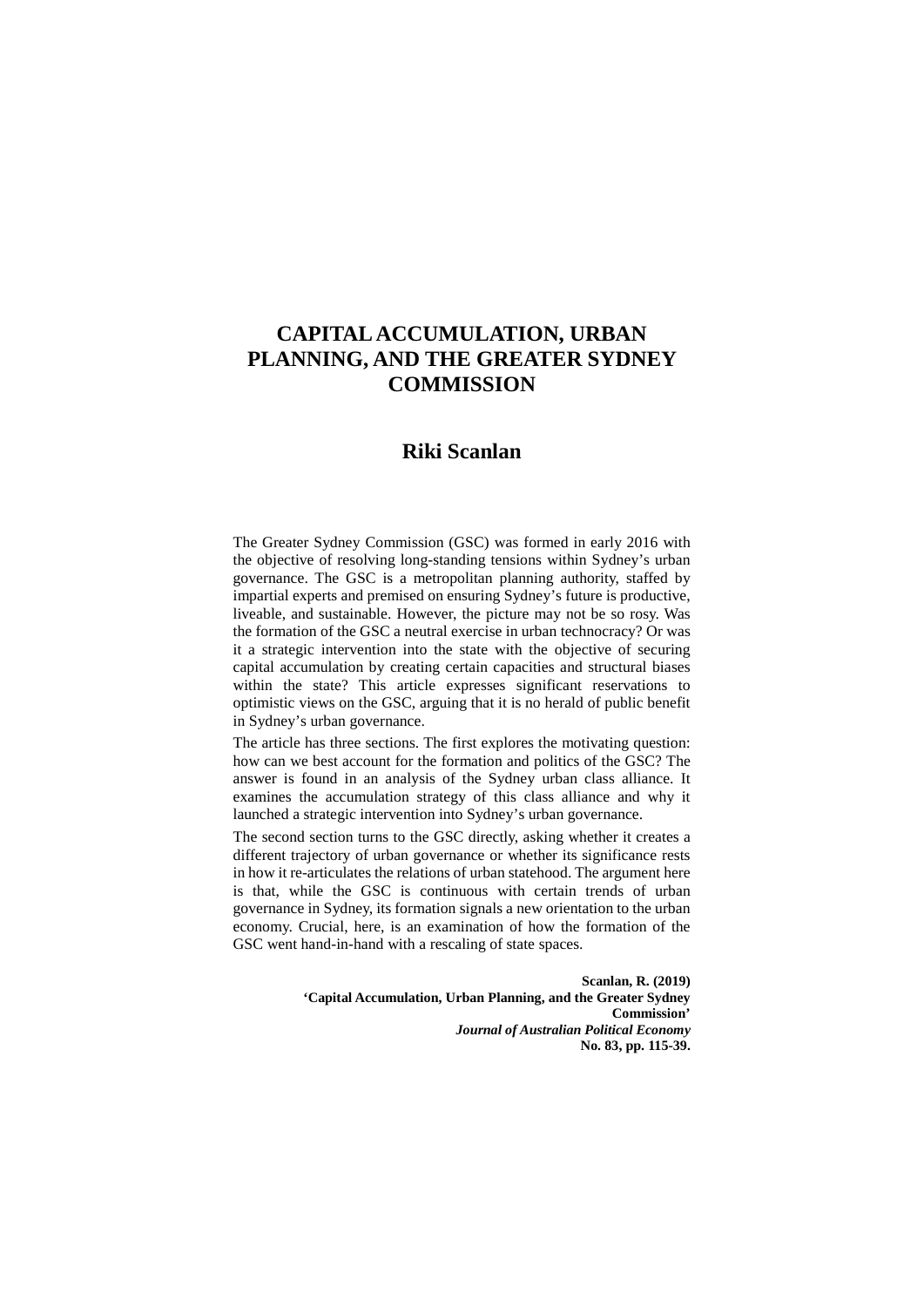The third section expands on the analysis of the GSC. Do the political balancing scales of the GSC always tip towards capital or does it operate on a give-and-take basis? The argument is that the GSC structurally privileges the interests of capital yet is obliged to manage a range of interests across different actors, spatial scales, and temporal horizons.

Two terminological issues need prior clarification. First, there is a risk in spatial analysis of fetishizing space or cities as possessing agency. For the purposes of simplicity of expression, references to 'Sydney' will mean 'Sydney's urban governance' or 'Sydney's economy.' These are distinct from Sydney's class alliance, since this denotes an agent acting upon 'Sydney,' i.e. upon Sydney's urban governance. Second, the concept of 'urban statehood' employed here refers to all those institutions that we call 'government' and the relations embedded within them. The 'urban' simply specifies those involved in urban spaces *per se.* It differs from 'urban governance,' which I use in a looser sense to refer to wider processes of governing.

### **Sydney's class alliance and accumulation strategy**

Sydney's urban governance was reshaped in 2015 through the actions of an urban class alliance, which successfully campaigned for the formation of the Greater Sydney Commission (GSC). The two central actors were the Property Council of Australia (PCA) and the Committee for Sydney (CfS). We know that these actors did, in fact, ally with each other in the campaign to form the GSC. We know that the formation of the GSC was their objective – they say so themselves (PCA 2015; CfS 2016). To situate them within a class context – it is necessary to consider whether they are representatives of fractions of capital, located within an urban class alliance and pursuing a particular accumulation strategy and hegemonic project to secure their interests.

What, then, is an urban class alliance? The concept highlights how distinct classes or fractions of classes can join forces to accomplish specific objectives that are in their interest (or at least are taken to be in their interest). The concept of a coalition of urban actors has a rich history within the tradition of urban regime theory. Harvey (1975: 126) shows how class alliances 'parallel the tendency for an urban economy to achieve what [he] calls a 'structured coherence' defined around a dominant technology of both production and consumption and a dominant set of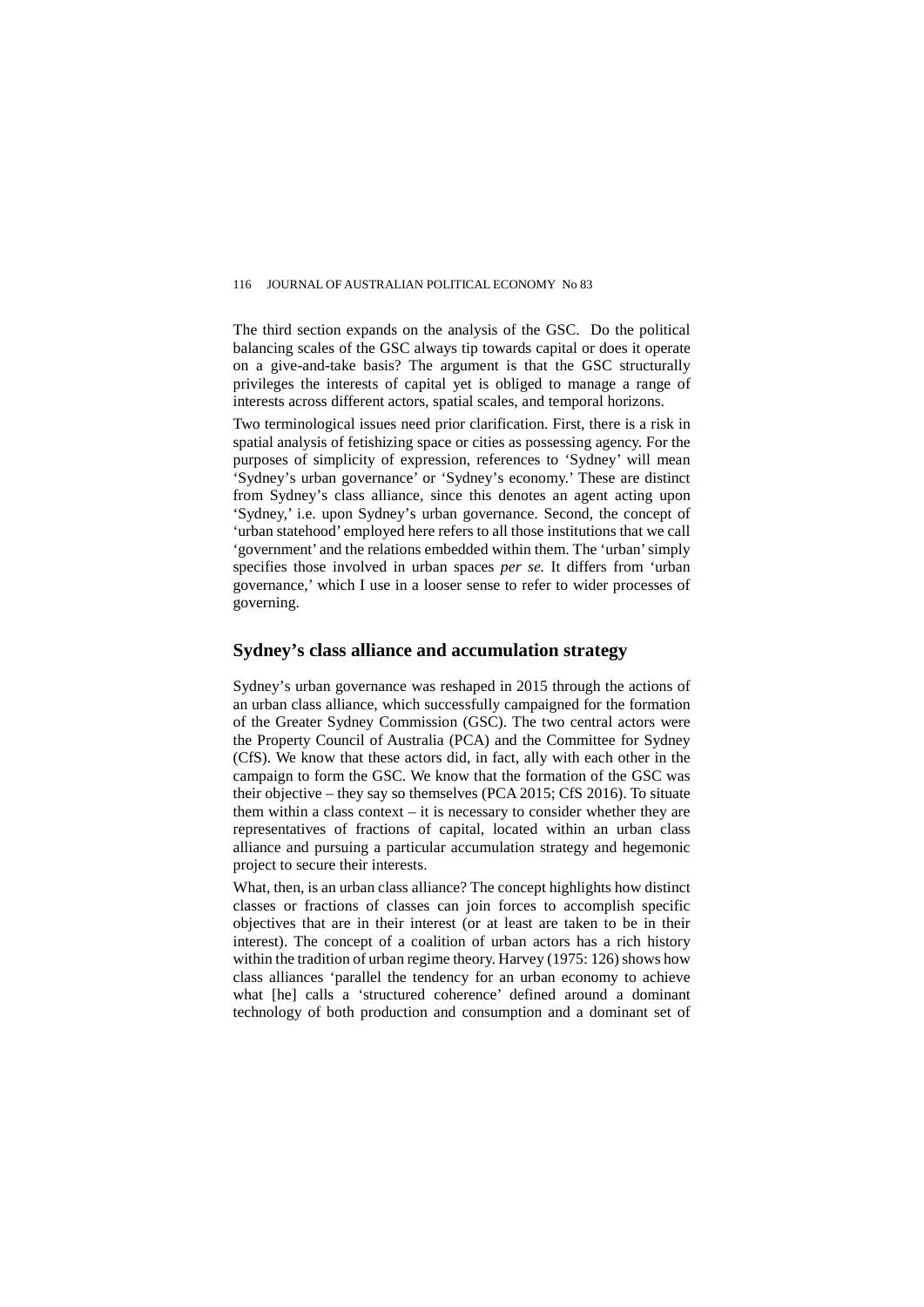class relations.' He highlights how such alliances are 'unstable' and how urban politics is 'relatively autonomous,' which captures the reality of continually diverging and converging interests over time and argues that this 'ferment of urban politics' functions as political innovation through chaos, like Schumpeter's concept of 'creative destruction' (Harvey, 1975: 127).

This instability means an urban class alliance cannot be presumed in the sense that its formation is not guaranteed. Different classes possess different interests: income to landed property originates in rent, which draws directly on either the income to labour or capital. Different fractions of capital, too, possess different interests. For a class alliance to exist, then, there must be some general interest that overrides conflicts between particular interests (members of a class alliance can, of course, be incorrect with respect to their own interests). However, Harvey's emphasis on instability and flux sits uneasily with how his argument rests on a correspondence between class alliance and economic technology. In this respect, my argument follows more closely Massey's emphasis on the specificities of institutional and economic geography, where it is the *ideological* construction of London (in her case) as a global city that defends the interests of the urban and financial elite (Massey, 2007: 64- 69). Harvey's emphasis on the constraints of economic technologies remains in the picture, but no longer possesses a determining role. Instead, a wider consideration of the role of ideology, uncertainty, and strategy is adopted.

The existence of an urban class alliance is presumed only to the extent that (i) a set of actors did in fact coalesce around the objective of the formation of the GSC and (ii) that the interests of these actors can be understood with reference to their class positions and the 'Sydney accumulation strategy.' The argument, then, is that there was some *general interest* in the formation of the GSC that was shared across the members of the urban class alliance. These members openly declared their interest in the matter. The Property Council of Australia (PCA), just before the GSC's formation, said that it has 'consistently argued for a metropolitan planning authority' (PCA 2015). The Committee for Sydney (CfS) declares that it 'championed the establishment of the Greater Sydney Commission and was involved in planning its establishment' (CfS n.d.) But why might we consider each organisation as representative of a fraction of capital?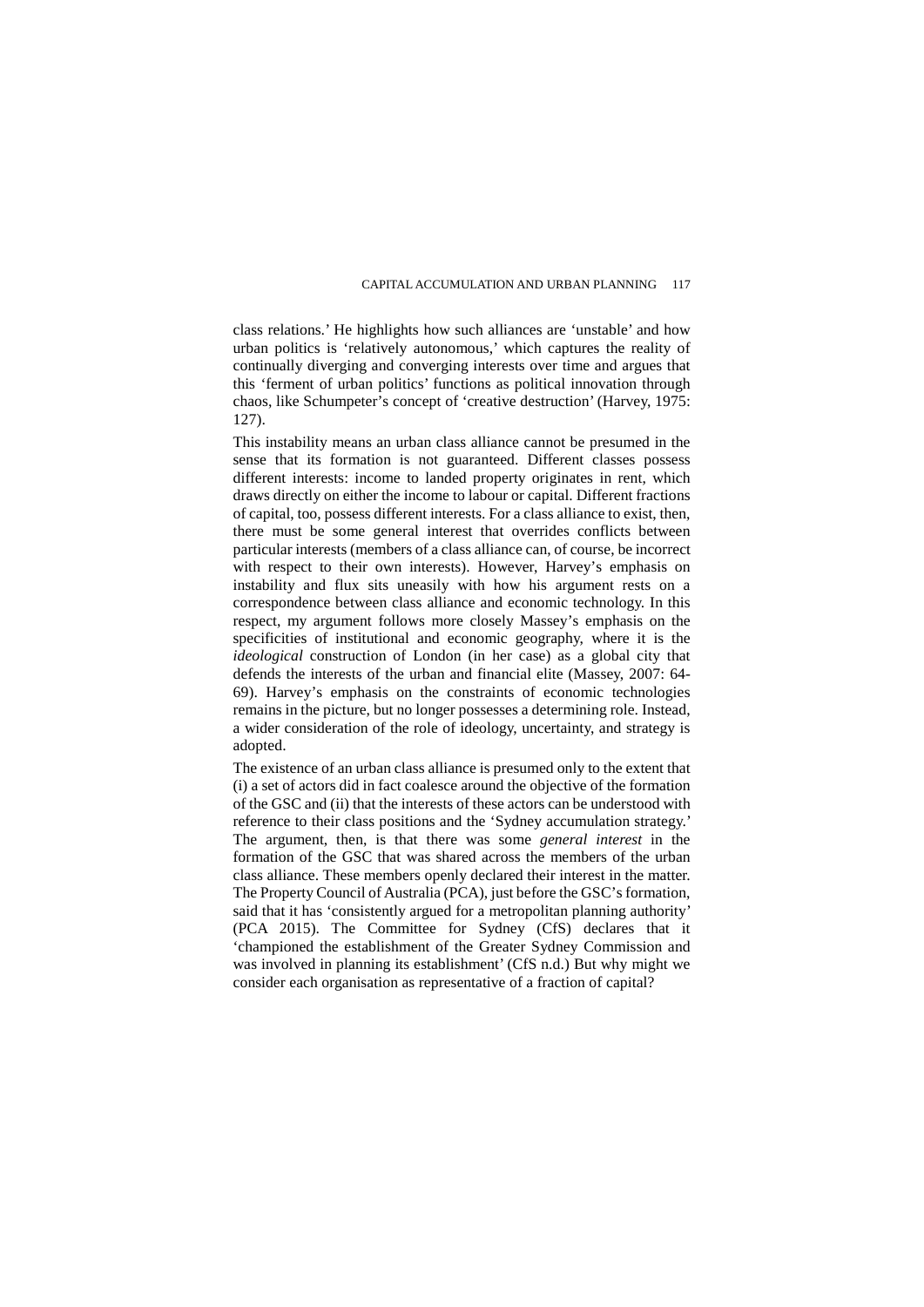As a first pass towards answering this question, we can examine the composition of both organisations. The PCA is the peak body for the property industry, representing over 2200 firms. Its objective is supporting the interests of real estate sectors. Its present tiered membership structure suggests that it privileges the interests of larger over smaller firms (PCA n.d.). The CfS, on the other hand, has a wider membership base, including corporations, government departments, local councils, NGOs, and universities. However, most of its members are large corporations, often transnational. We can deepen this argument by exploring how both organisations relate to and generate the 'Sydney accumulation strategy,' which reveals how the interests of both organisations are specifically *class* interests.

The concept of an 'accumulation strategy' provides a definite relation between state power and the market. Such a strategy is not aimed at accumulation for 'capital in general' (though its success relates to that objective), but instead aims at the production and stabilisation of specific means and patterns of accumulation within the economy. Stabilisation, here, does not refer to an unlimited period of economic prosperity but instead means a relatively long-lasting maintenance of the desired state of affairs. This concept is deliberately unfixed in temporal extent, since the reality of economic success or failure is contingent in nature: the collapse of a system *could* occur at any moment. In this sense, then, an accumulation strategy operates in the middle-run: somewhere between short-run movements of the market and long-run processes (where the long-run is, say, when equilibria might form).

The means by which the stabilisation of an accumulation strategy is achieved rely on the activity of the state. Aglietta (1979) widened his analysis in this way to show how capitalist society can be understood with reference to determinate modes of regulation: the means by which state power operates to sustain an accumulation strategy. We can relocate the concept of accumulation strategies from their spatial origin of national territories to urban spaces by understanding an urban economy as a set of socio-spatial relations within the urban space and the wider world (Jessop 1997). Jessop elaborates his analysis of accumulation strategies by pairing it with an analysis of hegemonic projects. The purpose of a hegemonic project is to resolve contradictions between the particular interests of classes and class fractions (Jessop 1991, 171). Crucially, he argues that this involves the assertion 'of a general interest in the pursuit of objectives that…advance the long-term interests of the hegemonic class (fraction)'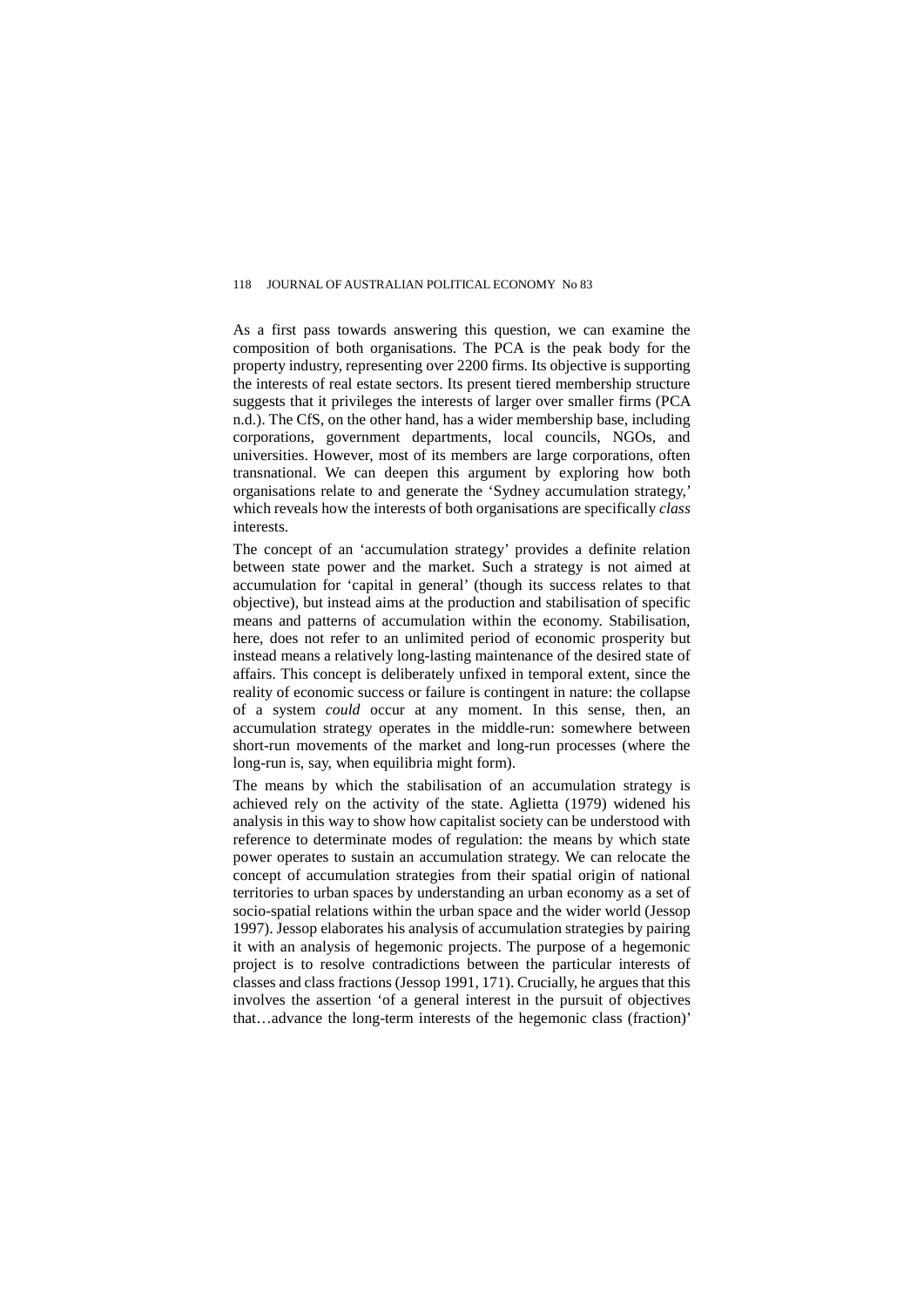and 'also involves the sacrifice of certain short-term interests of the hegemonic class (fraction), and a flow of material concessions for other social forces mobilised behind the project.' Accumulation strategies and hegemonic projects are non-identical but nonetheless overlap.

The *explication* of an accumulation strategy can also cross over into the terrain of a hegemonic project. This is, essentially, a variation on the theme of 'what's good for Ford is good for America.' The CfS and the PCA declare 'what's good for us is good for Sydney' and 'what's good for Sydney is good for Australia.' There is a vein of literature on the construction of an urban spatial imaginary in Sydney, but it is largely devoid of a class-theoretical lens (McGuirk 2007; Baker and Ruming 2015). This point is the same as Massey's: the ideological construction of London as a global city is precisely the means by which the interests of London-based capital are secured. The same goes for Sydney. Turning, then, to the Sydney economy, we need to ask two questions. What are the core features of the Sydney accumulation strategy? And what are the 'limits to capital'? Here, we are not just interested in positive description but ideological critique: for the concept of an accumulation strategy slips between the 'economic base' and the *politico-strategic* means of securing a specific pattern of accumulation. In other words, we are interested not just in the 'facts of the matter' but also how the Sydney class alliance mobilises specific facts to advance their interests.

The accumulation strategy in Sydney depends on 'knowledge-intensive' sectors that offer goods and services higher in the value chain than Australia's traditional manufacturing, agricultural, or mining industries. In turn, this reveals the dominance of certain fractions of capital: finance, property, and 'knowledge-intensive' fractions of capital. The Sydney accumulation strategy is structured around positioning Sydney as a 'global city' capable of competing on a global scale relative to firms operating within other cities. This shift occurred during 'Australia's New Prosperity' of the 1990s, which was driven by 'finance-based economic activity along Australia's eastern seaboard, especially in the Sydney region' (McGuirk and O'Neill 2002). Numerous authors stressed the rise of finance, property, and business services during this period (Fagan 2002; Freestone and Murphy 1998; Raskall 2002), and an earlier study identified their role in the redevelopment of Pyrmont–Ultimo (Sant and Jackson 1991). The CfS described the 2000s as Sydney's 'Lost Decade,' with a slump in Sydney's economic growth and infrastructure investment (CfS 2013a, 2015). But the trend of the 1990s has continued to the present, reinforcing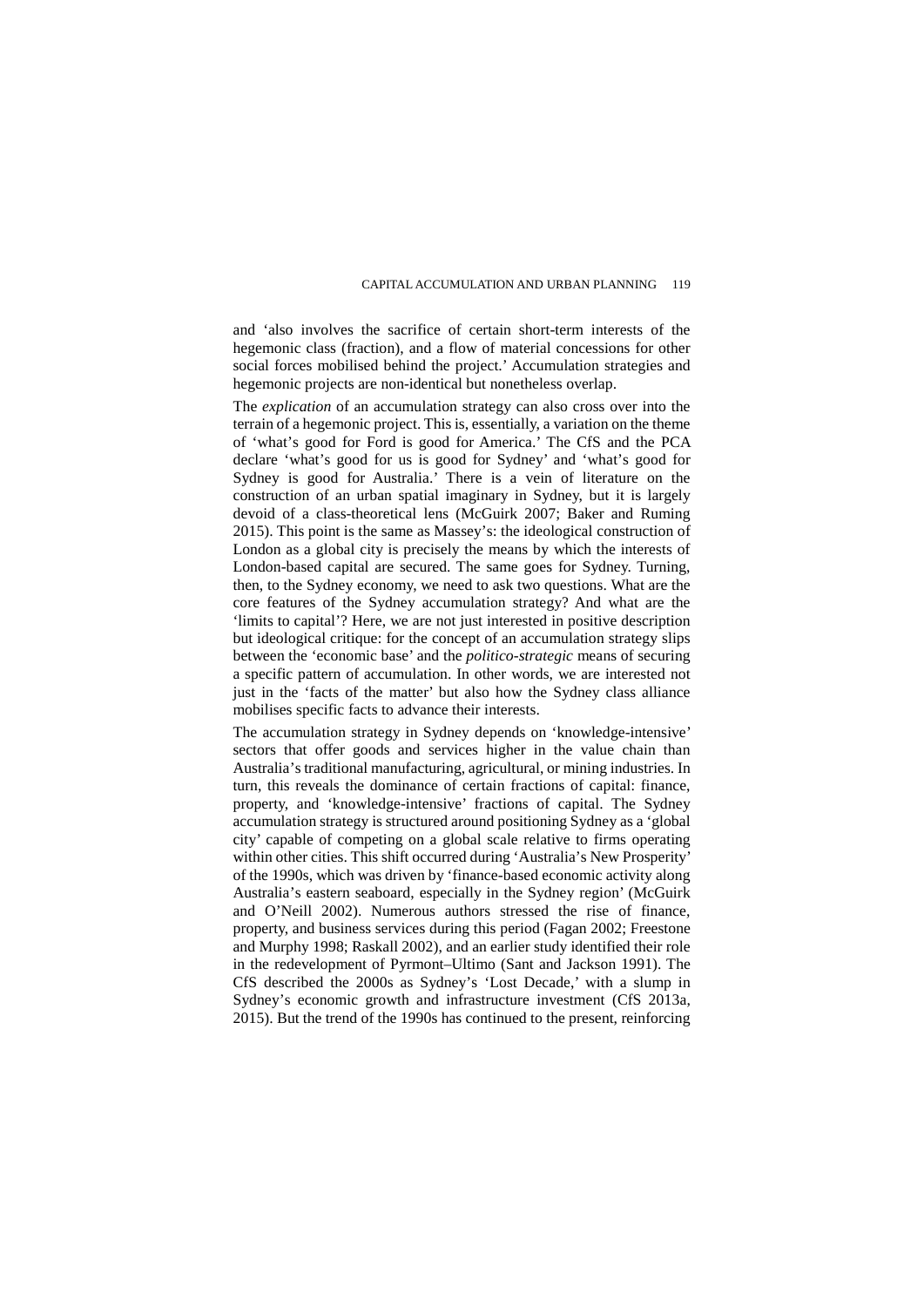the crucial role of finance, insurance, and real estate (FIRE) sectors, along with other knowledge-intensive sectors. Table 1 shows the relevant data in terms of the changes in spatial distribution of employment, from 1996 to 2016, across four broad 'sectors' of Sydney's economy. Sydney's move up the value chain, away from traditional manufacturing and towards advanced services, has been driven by its ability to compete high (but not low) on the value chain (SGS Economics & Planning 20[1](#page-5-0)6a).<sup>1</sup> This competitive advantage has been grounded on a substantial supply of highskill or white-collar labour, lower residential and commercial rental costs, and a higher quality of life than inter-urban competitors (ibid.).

| 2016(%) |                  |                   |                   |            |
|---------|------------------|-------------------|-------------------|------------|
|         | Knowledge-       | <b>Health</b> and | <b>Population</b> | Industrial |
|         | <b>Intensive</b> | <b>Education</b>  | Serving           |            |

**Table 1: Employment by Industry and District in Sydney, 1996-**

|                          | Knowledge-<br><b>Intensive</b> |      | <b>Health</b> and<br><b>Education</b> |      | Population<br><b>Serving</b> |      | Industrial |      |
|--------------------------|--------------------------------|------|---------------------------------------|------|------------------------------|------|------------|------|
| <b>District</b>          | 1996                           | 2016 | 1996                                  | 2016 | 1996                         | 2016 | 1996       | 2016 |
| <b>Central</b>           | 14.1                           | 16.6 | 5.0                                   | 5.5  | 9.2                          | 9.5  | 8.3        | 5.5  |
| <b>North</b>             | 7.0                            | 6.8  | 3.5                                   | 4.3  | 6.1                          | 5.8  | 4.0        | 2.9  |
| South                    | 2.0                            | 1.9  | 1.9                                   | 2.4  | 4.1                          | 3.6  | 3.6        | 2.1  |
| <b>South</b><br>West     | 1.4                            | 1.5  | 1.6                                   | 2.2  | 3.1                          | 3.3  | 3.1        | 2.7  |
| West                     | 0.9                            | 1.0  | 1.1                                   | 1.3  | 2.0                          | 2.0  | 1.1        | 1.0  |
| West<br><b>Central</b>   | 3.5                            | 4.2  | 2.7                                   | 3.4  | 5.0                          | 5.7  | 5.7        | 4.7  |
| Greater<br><b>Sydney</b> | 28.8                           | 32.1 | 15.8                                  | 19.0 | 29.2                         | 29.7 | 26.2       | 19.2 |

*Source:* (GSC n.d.) This table originates from the GSC Data Hub.

 $\overline{a}$ 

<span id="page-5-0"></span><sup>1</sup> Note that SGS is a frequent collaborator with both the CfS and PCA.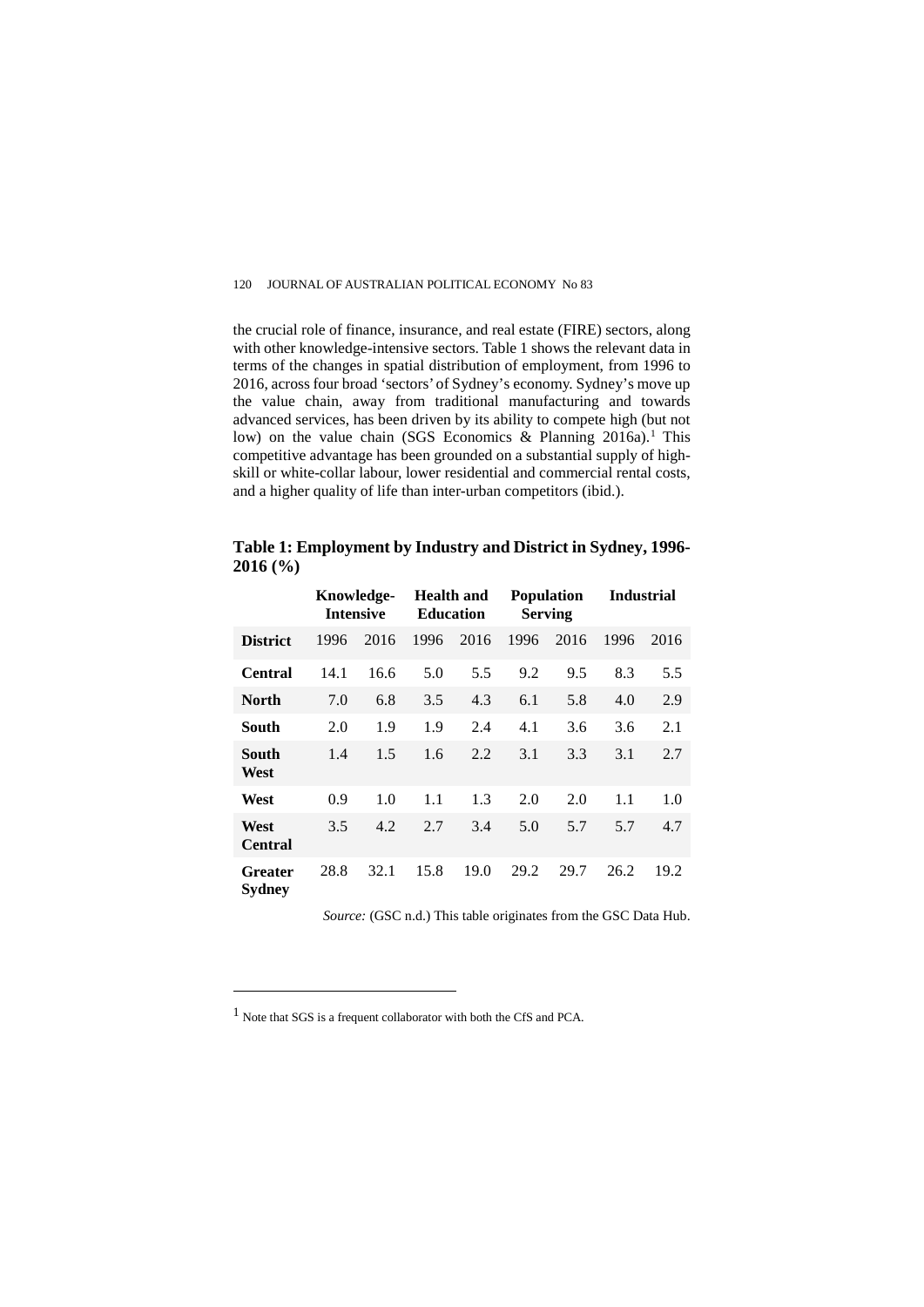The CfS and PCA defend both the positioning of Sydney as crucial for the Australian economy and its advancement as a 'globally competitive' city. The CfS's central objective is to achieve 'the enhancement of the economic, social, cultural and environmental conditions that make Sydney a competitive and liveable global city' (CfS n.d.). It highlights the importance for Australia of Sydney's economic success and locates that success within the role of 'key sectors' (financial, professional, legal, ICT, media services). It therefore argued for a 'Sydney First' funding strategy (CfS 2014a). Other documents extend this general goal through defending the global city thesis, the centrality of knowledge-intensive industries, the importance of technological innovation for finance, and the significance of a metropolitan planning authority (CfS 2014b, 2013c, 2013b). The PCAs concerns have been more constrained in scope, focusing on the property and development industries. Nonetheless, they highlight the centrality of Sydney's economic performance for Australia, grounding it particularly on the financial and insurance sectors and the 'significant white collar employment growth' (PCA 2016). The thesis of Sydney's 'centrality' has *prima facie* support, with Sydney accounting for 25% of GDP and 70% of NSW GSP (ABS 2016a, 2016b). Its contribution to Australian GDP growth is estimated to be 38.6% (SGS Economics & Planning 2016b). However, the extent to which the performance of an urban or regional economy can 'cause' national growth is unclear. Certainly, growth may occur in an urban economy but whether it would continue to do so if there were no economic links to the rest of the nation is not demonstrated by this kind of disaggregation of growth figures. The point, however, is that this claim is a *premise* of the accumulation strategy. Its truth matters less than its acceptance by the Sydney class alliance and whether that premise can help secure its members' interests.

It is also worth noting Sydney's spatial centralisation of employment, particularly within the sectors associated with the Sydney class alliance. Table 1 shows that the Central / CBD district has consolidated its position as the centre of knowledge-intensive employment while the West Central/Parramatta district has emerged as a secondary business, health, and education centre, with a rise in population-serving employment associated with increased construction and provision of amenities in the district. Other areas have not seen such growth. The economic gains have been concentrated in the city CBD while places of residence have maintain a dispersed pattern (CfS and PwC 2015). This transformation of what Massey (1995) calls the 'spatial division of labour' is a consequence of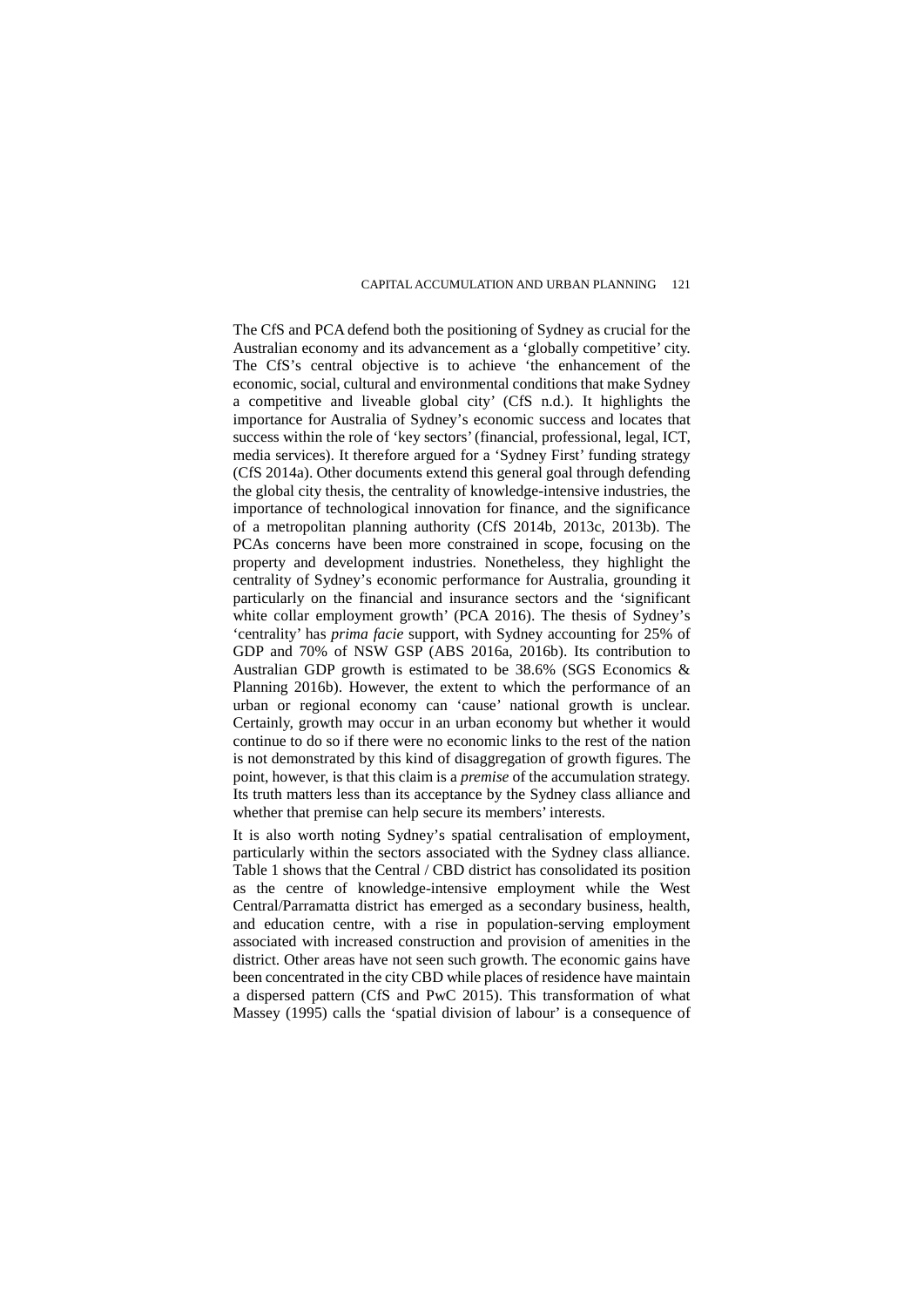industrial change: the shift towards certain sectors of the economy produced a shift in the spatial distribution of labour.

However, these 'successes' may be threatened by structural weaknesses within this accumulation strategy. At least, the Sydney class alliance takes this to be the case. The basic interest here is to 'turn [Sydney's] current cyclical upswing into a structural breakthrough' (CfS 2013a, 11) – that is, to transform short-run success into the stabilisation of the Sydney accumulation strategy. The CfS argues that in order to 'add to the dividend,' we must 'end the divide' between East and West – i.e., relax the over-concentration of high productivity sectors within the CBD regions (CfS 2014a, 20). The PCA, meanwhile, claims that Sydney's future growth rests on 'transform[ing] the mobility' of labour, enabling tech and finance firms to operate more easily, and increasing the 'efficiency' of planning (PCA 2016). To some extent, the PCA's views might be interpreted as opportunistic cases to achieve long-held objectives of further deregulation in development. Indeed, it argues that impeding development impedes housing supply, which is bad for everyone in Sydney – and presumably bad for profits (PCA and Deloitte Access Economics 2016). But, even if this is true, it does not rule out the PCA simultaneously maintaining that the future profitability of landed property is contingent on counteracting the spatial centralisation of globally competitive firms and high-wage employment.

In summary, there is a set of actors in Sydney's urban politics with specific economic interests in spatially reshaping the emerging economic structure of Greater Sydney and who saw a means of accomplishing this objective in the formation of the GSC. Crucially, we can understand these actors in conjunct as an urban class alliance operating to stabilise a specific accumulation strategy through a strategic intervention in the state. The explication of their accumulation strategy discursively shaped it into a necessary objective for state policy within Sydney: failing to secure it would have been 'irresponsible.' This indicates a hegemonic project within Sydney's urban politics aimed at stabilising the Sydney accumulation strategy. The result was the formation of the Greater Sydney Commission.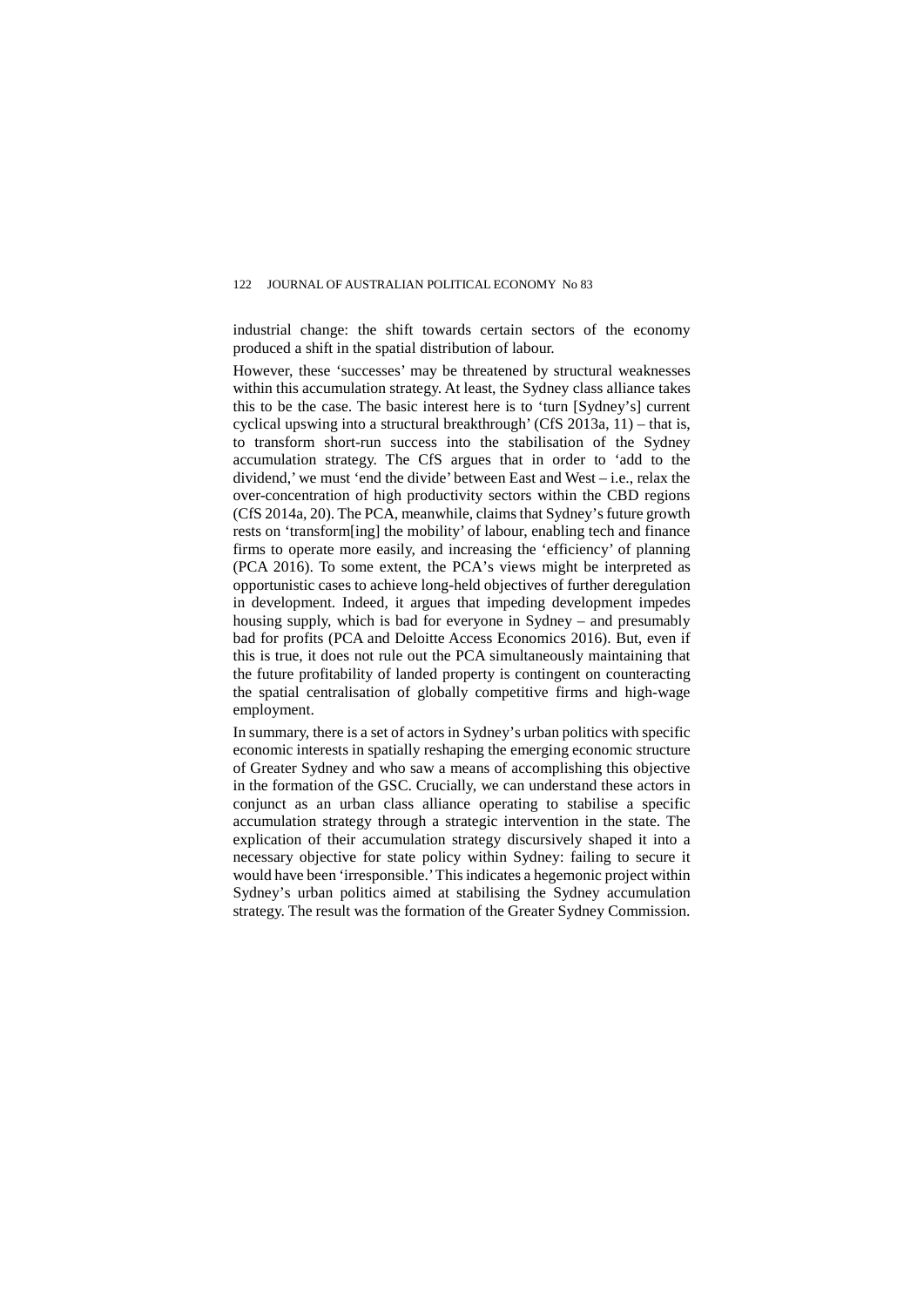### **The capacities of the GSC: rescaling state spaces**

If the GSC is premised on stabilising the Sydney accumulation strategy across the middle-run, how can it accomplish this task? Answering this question proceeds in two stages. This section explores how the GSC rearticulates the relations of urban statehood while the next explores how the GSC manages contradictory interests; with both arguing how this is to the benefit of capital accumulation. The formation of the GSC is shown to be significant in so far as it reshapes the relations embedded within the institutional ensemble of the state. The theoretical resource deployed here is a spatialized strategic relational account. It posits that, while the GSC is continuous with certain trends of urban governance in Sydney, it rescales state spaces to the urban scale and signals a new state orientation to space.

First, a clarification of the analytical perspective on the state employed here. The state is treated as a simultaneous site, generator, and outcome of class struggle (Jessop 1990). It is not merely an object of struggle but is an agent of struggle. At the heart of state power are the twinned imperatives of securing both capital accumulation and social legitimation (O'Connor 1973, 6–7). We should therefore expect the state's projects and policies to strive to meet both imperatives, although we should not expect those projects or policies to adopt pre-determined forms. Crucially, we can understand O'Connor's twin imperatives as a longer-run tension upon which is mapped 'middle-run' accumulation strategies and hegemonic projects. But the fact that the state may accommodate the interests of actors other than capital does not entail that it is neutral or impartial. The apparent impartiality of the state *vis a vis* class relations is one of the hallmark characteristics of politics and the state (Wood 1981). However, as Jessop argues, the state exhibits a 'strategic selectivity' to the interests of capital in general, where the precise mechanism depends on inherited institutional forms and present class struggle (Jessop 1990). It is this structural bias of the GSC that I am concerned with revealing.

The task of analyzing particular state forms requires attention to a number of temporal horizons and to spatial scales. Neil Brenner's *New State Spaces* (2004) emphasises the latter:

[The] territorial coherence and interscalar coordination of state institutions and policies are not permanently fixed, but can be established only through the mobilisation of political strategies intended to influence the form, structure, and internal differentiation of state space (Brenner 2004, 90).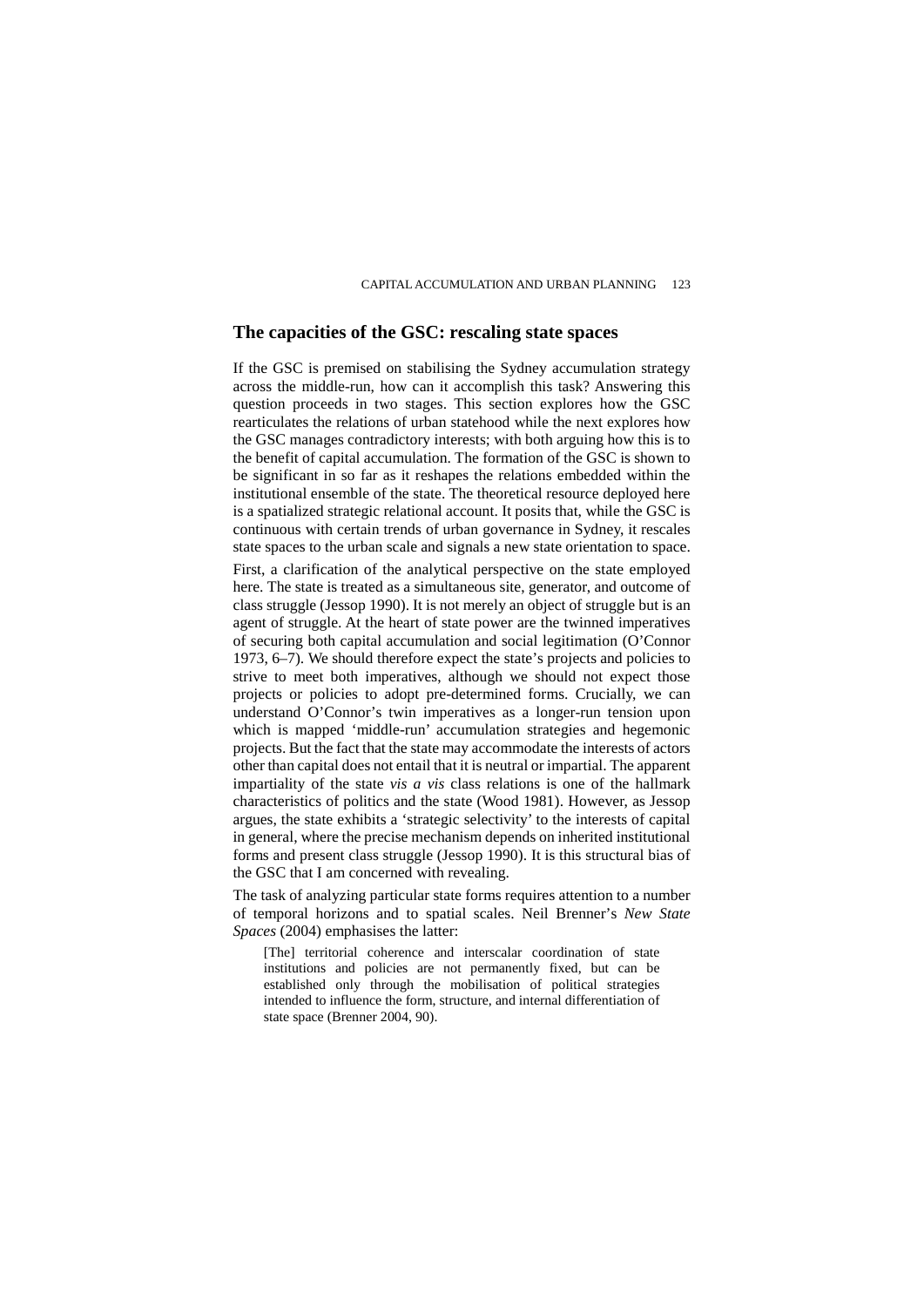The state is therefore characterised by the historical evolution of its institutional geography through strategic contestation by social classes. The state's spatial selectivity is constituted through state spatial projects and strategies. The former are reflexively directed onto the geographies of state territoriality: the scalar arrangements of government, for example. The latter are directed upon broader socio-spatial conditions: infrastructure, for instance. Brenner (2004, 106) suggests that new state spaces that emerged throughout this process are characterised by '(a) state spatial projects oriented towards administrative differentiation and decentralisation; and (b) state spatial strategies oriented towards the differentiation of socioeconomic activities within a national territory and towards the management of scalar multiplicity.' In short: there has been a trend towards state power articulated at the urban scale for the purposes of securing accumulation and legitimation. This does not imply that other state structures have 'withered away.' Rather, the rescaling of statehood to the urban scale is a recent round of state spatial re-regulation.

In this theoretical context, we can explore how the state in Sydney exhibits strategic and spatial selectivity towards certain interests of capital and how it employs the illusion of impartiality to accomplish this goal.

Recent decades have been marked by tendencies towards 'impartial expertise' in planning and by the centralisation of authority over urban space. The formation of the Greater Sydney Commission is continuous with both trends. The Environmental and Planning Assessment Act [1979] in the main devolved authority to local government. It initially established clear democratic accountability since authority was generally situated in the hands of local government and occasionally in the hands of the Planning Minister—both at least nominally accountable to the electorate. Since 1979, however, the state government has rolled back the authority of local government (Searle and Bunker 2010; Stilwell and Troy 2000). Concurrent with this process has been the trend towards 'impartial' and 'expert' development assessment. Joint Regional Planning Panels (JRRPs) and Independent Hearing Assessment Panels (IHAPs) are constituted by non-elected and non-partisan expert members, and they operated between the scales of local and State government. Bishop (2014) argues that these panels exemplified the trend towards centralised planning authority and a strategic privileging of expert opinion over democratic control, resulting in 'new state spaces.' She further notes that enhancing planning 'efficiency' means an increase in investment certainty and assessment speed by decreasing community participation.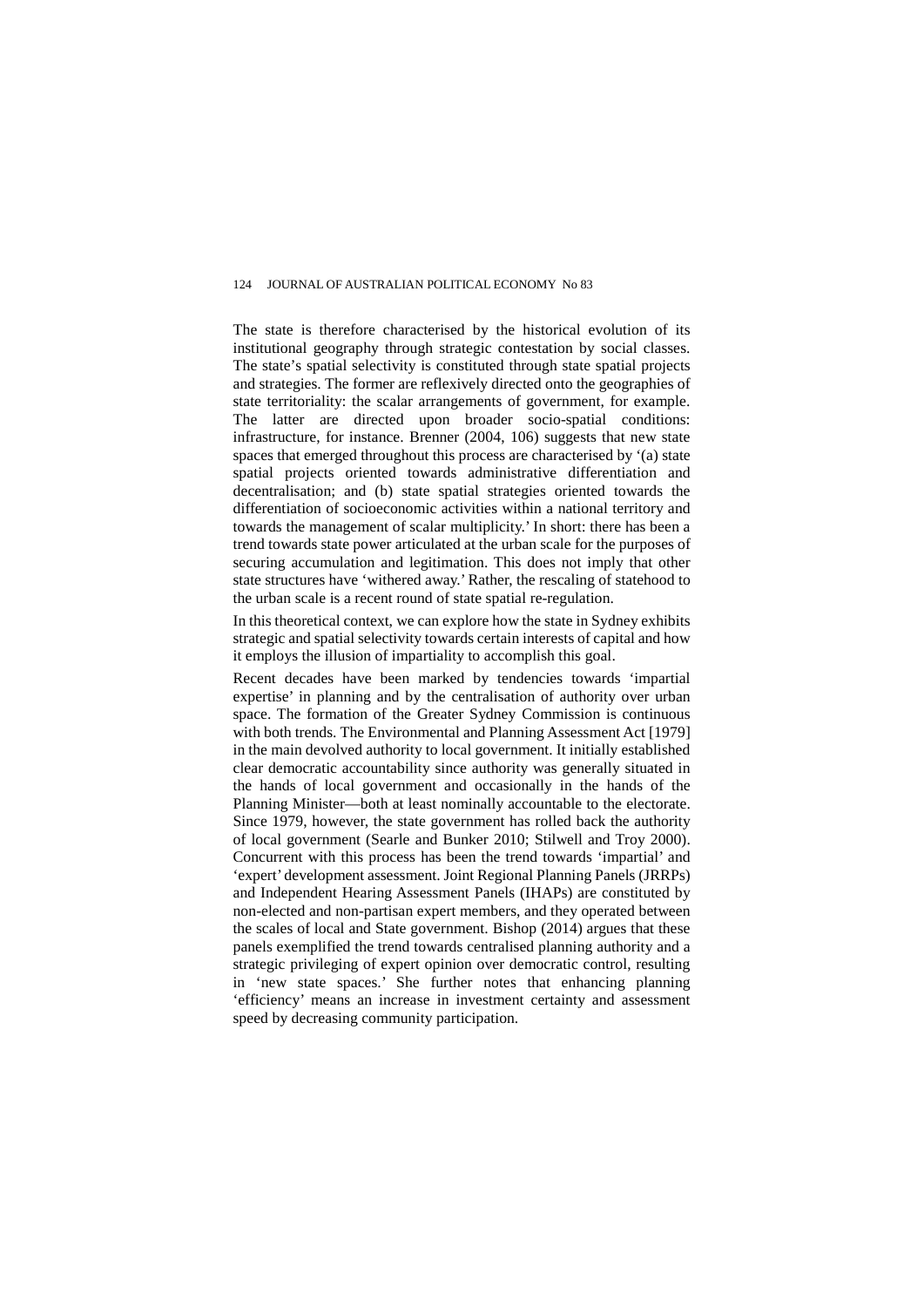Despite the various means of re-scaling planning authority away from local government, Sydney's planning regime retained an urban-scaled gap: no institution operated solely at the scale of the entire urban space. The Greater Sydney Commission filled that gap—and, in so doing, reshaped Sydney's planning regime. The significance, then, of the GSC is not the formation of new functions or roles but the reorganization of state power around a specific spatial scale and project. Figure 2 indicates the reconfiguration of the Sydney planning regime after its formation. The 'districts' of Sydney were defined by planning documents prior to the formation of the GSC. They are administrative zones that are both informed by present conditions across Sydney and future-oriented intentions for Sydney's urban development. In other words, defining administrative zones entails the production of space—specifically, in Lefebvre's (1991) terms, the abstract space of the state. In 2017, the six districts and planning panels were reconfigured into five – a move intended to harmonise with the GSC's 'Three Cities' plan (Turnbull 2016b).

But why might the creation of a specifically urban-scaled institution matter if its functions, and those of the Sydney planning regime, largely existed prior to its formation? The crucial point is not that the formation of the GSC accompanied other wide-ranging changes but that its formation rearticulates the scalar hierarchy of urban statehood. The formation of the GSC reshapes the spatial selectivity of the state to strategically privilege the interests of Sydney's urban class alliance. As argued earlier, the interests of classes and class fractions can exhibit scalar differentiation: for example, you might be interested in one thing *vis à vis* the national scale and an entirely other thing *vis à vis* the global scale. If the Sydney class alliance aims toward the stabilisation of its accumulation strategy at an urban scale, then an institution that is oriented towards space at that same scale is appreciably useful for their interests. Harvey makes a similar point:

Local jurisdictions frequently divide rather than unify the urban region, thus emphasising the segmentations rather than the tendency toward structured coherence and alliance-formation. Other means then have to be found within the higher tiers of government…to forge a ruling class alliance. (Harvey 1985, 153)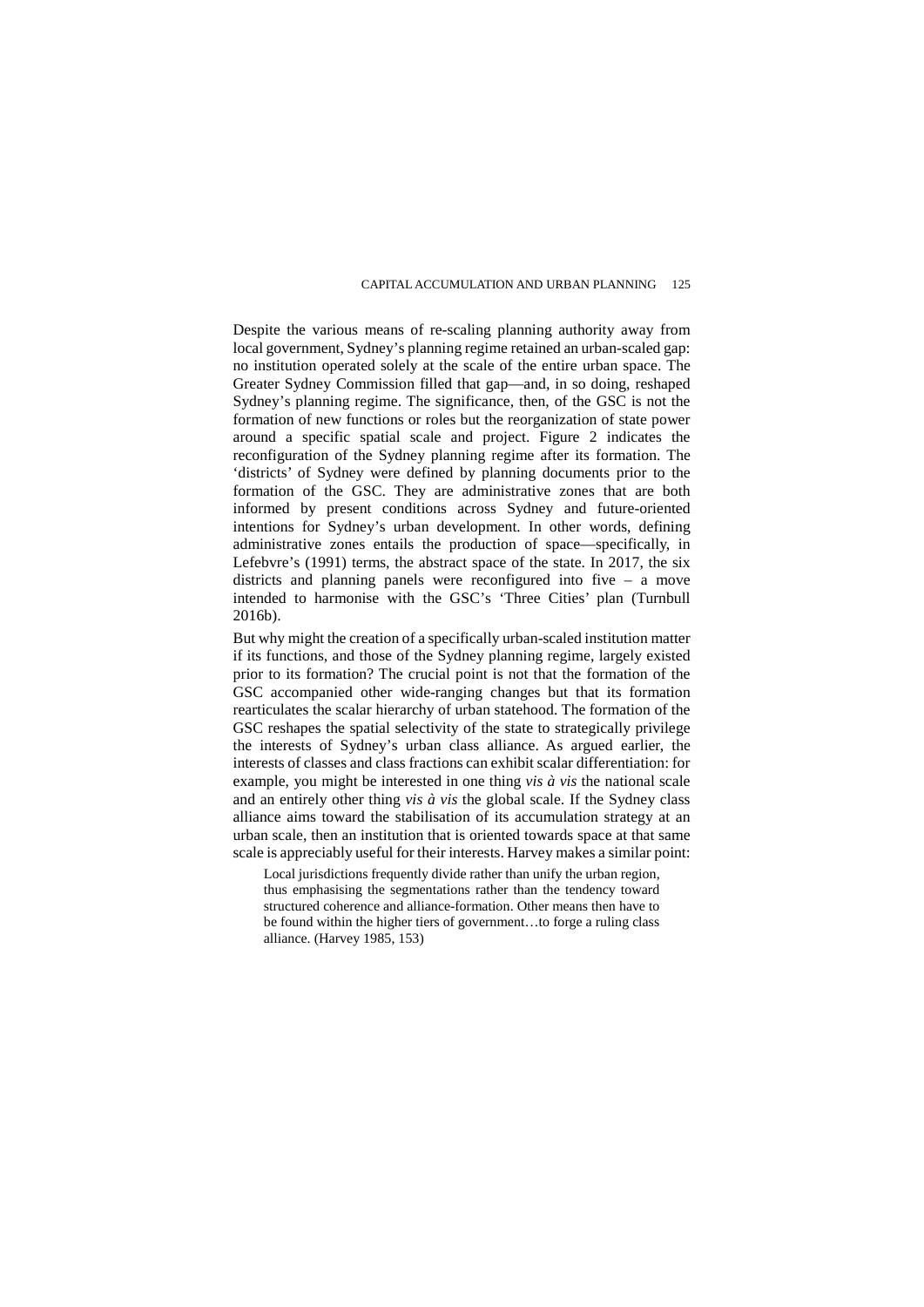

**Figure 2: Sydney Planning Regime, post-GSC**

*Notes: 1.* Arrows indicate regulatory control. The flows of authority are only indicative; more complex interrelations exist than can be usefully shown in a diagram.

*2.* SSPs sometimes regulate local state developments.

*3.* Institutions and planning instruments have multiscalar effects. These categorisations are not intended to indicate fixed scales, but reflect the dominant production of scale within the Sydney planning regime.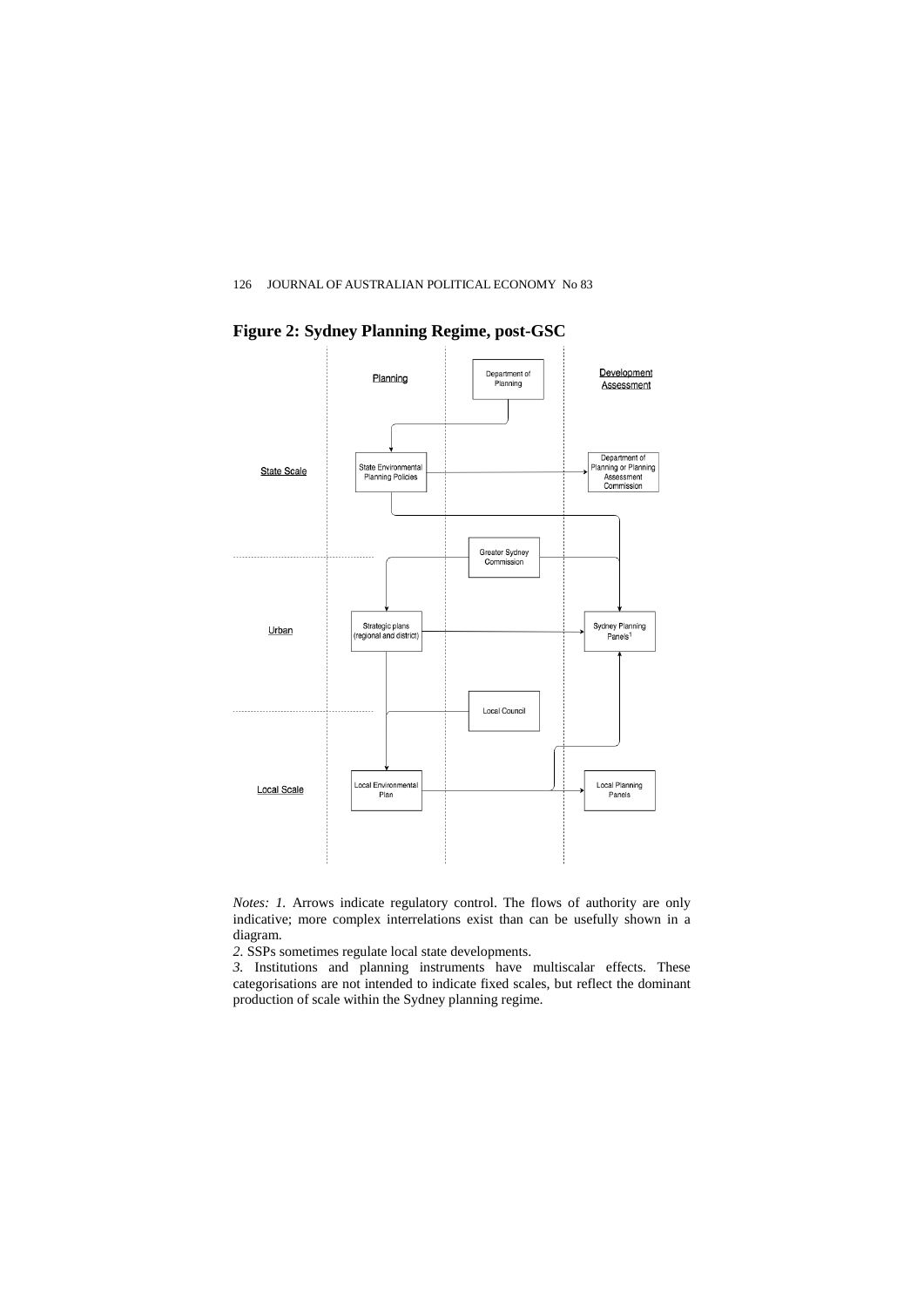Harvey's argument is that class alliances will tend to form on the basis of the extant institutional geography. Sydney's planning regime exhibited precisely these 'segmentations,' yet the response was not to spatially segment the Sydney class alliance or to exclusively organise at the level of the state government. Instead, they *produced* an entirely new scale of urban governance. This production of an urban scale entails a spatial selectivity of planning and development assessment that privileges economic activity within that space and scale. There are two points to note here. First, there is a strategic exclusion of activity external to the Greater Sydney region. My study of GSC planning documents found next to no references to economic, environmental, or social activity beyond the borders of Greater Sydney, despite the always-already presence of interrelationships between administrative spatial units. This exclusion suggests that the 'global city thesis'—that urban spaces are primarily embedded in the global scale rather than the national scale—is a foundational presumption of the GSC, much as it is of the Sydney accumulation strategy. Second, there is a strategic privileging of activity within the Greater Sydney region that is configured at the urban scale. In other words, one development proposal will win out over a competing proposal if it is configured to meet urban-scaled strategic goals and the other is not (all other things being equal). Developers that wish to alter the land-use zoning of an LEP will succeed if they demonstrate that it will meet the objectives of a regional or district plan. Taken together, these two features of the GSC provide it the *capacity* to act in the interests of the core fractions of capital in Sydney.

### **The structural bias of the GSC**

Even if the GSC was formed at the behest of capital and has the capacity to act in its interests, why might we think that it would actually do so? State power is not a crude one-to-one correspondence between capital's interests and state activity. Rather, the presence of a structural bias towards the interests of capital is the issue. Structurally privileging certain interests does not entail that no acts will benefit other interests. Such benefits may accrue to other interests where they are (a) instrumental towards securing capital's interests, (b) non-conflicting with capital's interests, or (c) a result of social movements successfully applying pressure on the state. The central argument here is that the GSC's own principles (productivity,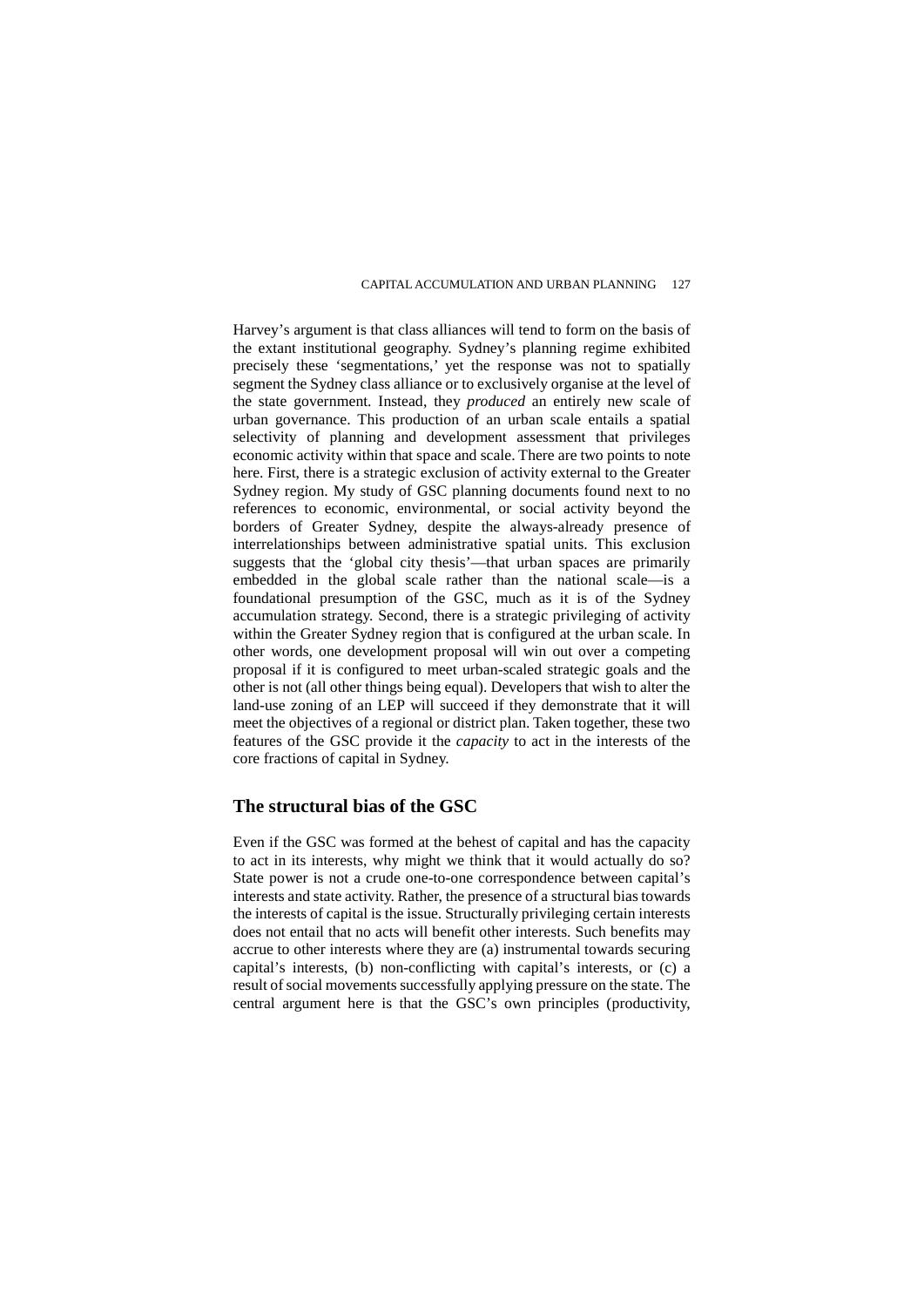liveability, and sustainability) subsume distributional and ecological outcomes under the objective of stabilising Sydney's accumulation strategy in the middle-run. This does not imply that the latter set of outcomes are *necessarily* subservient to capital—just that the operation of the GSC *strives* to make them subservient to accumulation. This means we should not be surprised to see the GSC sometimes act *against* the interests of capital, even against members of the Sydney urban class alliance, in the short-run. For example, rejecting short-term high-yield property development might disadvantage a developer now, but may be justified in terms of securing the prospects for future accumulation.

What of the possibility of resistance to the hegemonic project and accumulation strategy of the Sydney class alliance? The dedemocratisation of the GSC is crucial here: indeed, it is a hallmark of institutionally embedded neoliberalism (Cahill 2014, 106). By operating between state and local government, the GSC is insulated from direct electoral accountability. The Sydney planning regime prior to the GSC already had this character, but the re-articulation of urban statehood with the formation of the GSC signals a more general positioning of it away from democratic engagement. For instance, local councils have often been in tension with state government ambitions, at least partly due to democratic input from local communities (Stilwell and Troy 2000). The de-democratised character of the GSC is slyly captured by one of the legislative aims of the GSC:

to assist local councils in the Greater Sydney Region… on the implementation of any plan or proposal relating to development in the Greater Sydney Region. (*Greater Sydney Commission Act* 2015)

The GSC has final authority on any such plan. There are also subtler ways by which neoliberalism is embedded within the GSC: it is not just a matter of 'rolling back' previous state forms but 'rolling out' new ones (Peck and Tickell 2002). Earlier, the trend towards 'impartial expertise' within Sydney's urban governance (Bishop 2014) was identified as a means of justifying the rescaling of state spaces in Sydney. Here, we can draw on that observation to reveal how the GSC is premised on a series of exclusions from the process of decision-making. The increased incorporation of 'impartial experts' within the planning and development systems can be understood rolling-out a new 'meta-governance' role of the GSC. In this context, 'governance' refers to a set of rules produced by a network of agents for regulating some domain (Jessop 1995; Obeng-Odoom 2012). It is distinct from 'urban statehood' to the extent that 'urban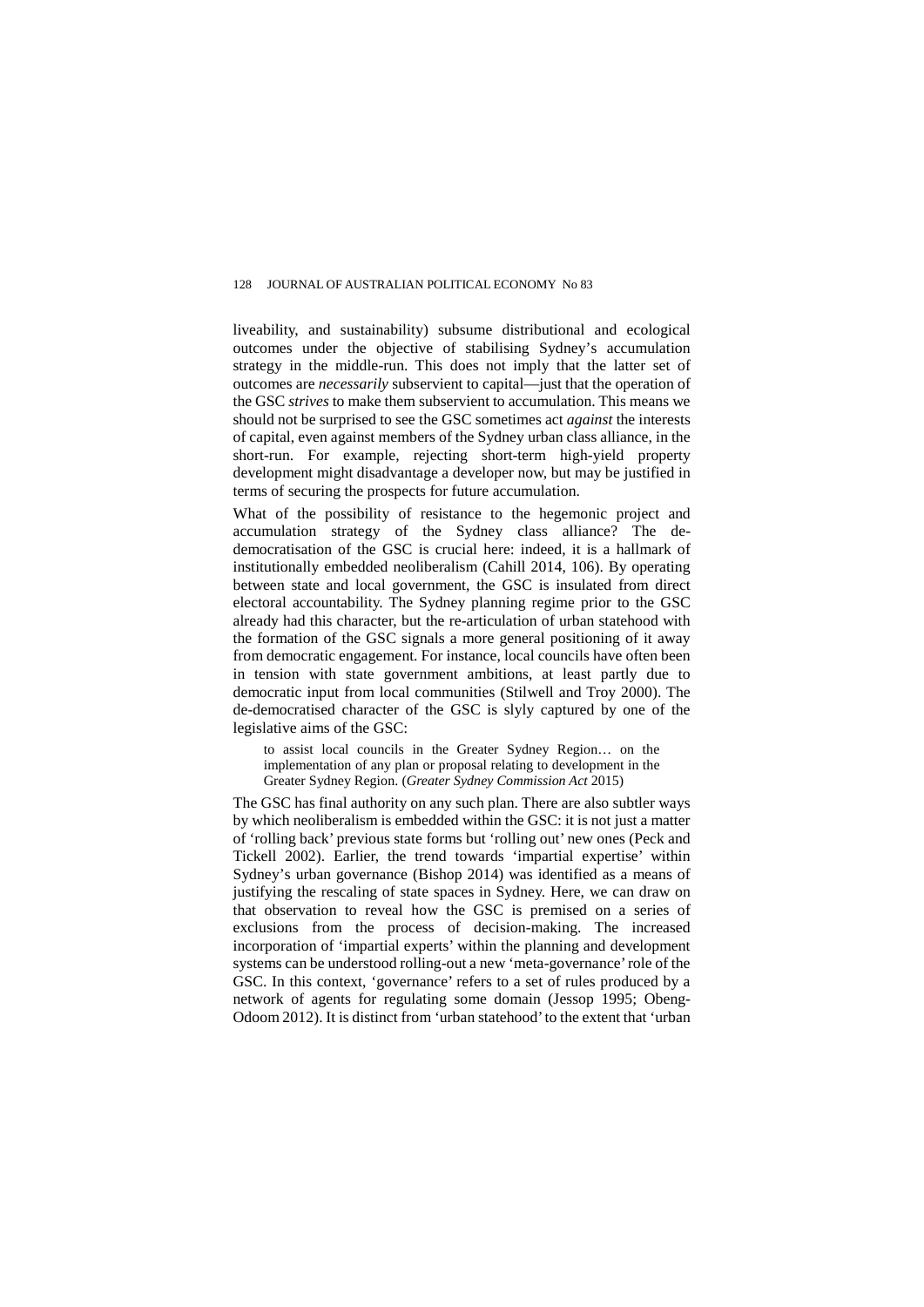governance' encapsulates rule-making by a wider set of agents. In any case, this network may itself be organised according to some set of rules, where the capacity to produce and amend these rules is a 'metagovernance' function (Jessop 2003).

The GSC exhibits this function to the extent that its decision-making is informed by the production of advisory reports and data analysis, typically by consultancy firms. Notably, a large number of these firms have partnered in the past with the CfS and PCA to produce reports recommending particular urban policies – some of which are simply repeated in their recommendations to the GSC. Obviously, not everybody can have input into this process. The tendency towards 'impartial expertise' is extended here by the privileging of the apparently neutral, apparently expert advisor—whose neutrality comes from their lack of political affiliation and whose expertise is within mainstream urban economics and planning. The GSC culminates this trend within the domain of strategic planning: an independent, unelected body whose members must be 'expert authorities.'

But urban planning and expert advice cannot escape being political. As Lefebvre (1991, 95) suggests, 'surely it is the supreme illusion to defer to architects, urbanists, or planners as experts or supreme authorities in matters relating to space. What the 'interested parties' here fail to appreciate is that they are bending their demands (from below) to suit commands (from above).' The GSC has the capacity to determine (a) what kind of advice is permitted and (b) what constitutes 'impartiality.' This meta-governance capacity deepens the hold of neoliberalism on the Sydney planning regime by minimising footholds for progressive alternatives. The discursive smokescreen of 'impartial expertise' conceals the strategic privileging of the interests of the Sydney class alliance. These institutional arrangements have a reflexive character: they strategically privilege neoliberal interests while strategically excluding alternate interests, diminishing the potential for alternative projects or visions for urban planning. The result is a system of advantage for the Sydney urban class alliance.

### *Making liveability functional for capital*

'Liveability' is framed through the GSC's Liveability Framework (GSC, Department of Planning and Environment, and ARUP 2017), which sets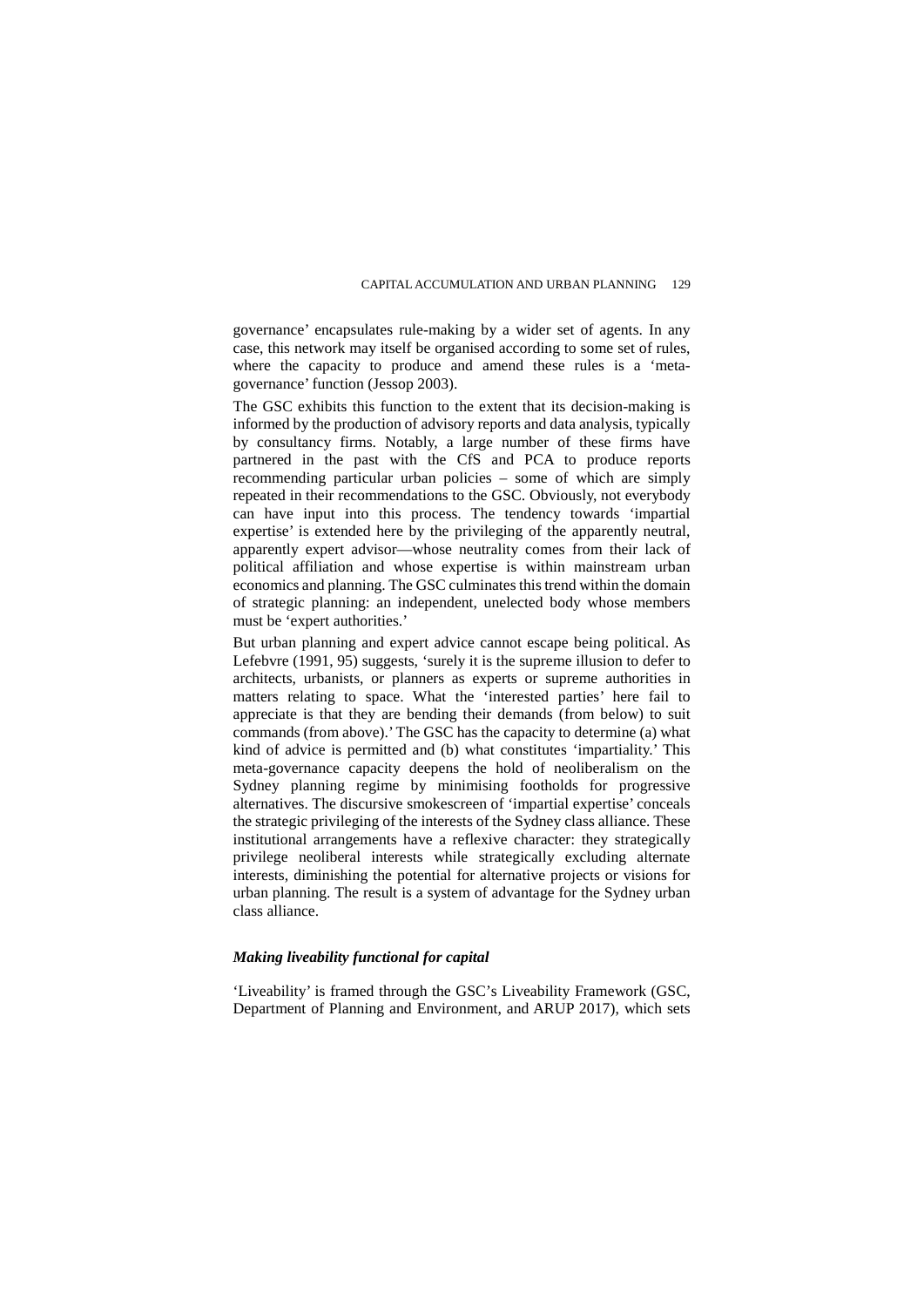the direction for regional and district plans (see Figure 3). It structures liveability through eight challenges, three principles, and nine outcomes, which are organised in a 'virtuous cycle' where enhanced liveability leads to enhanced competitive advantage on a global scale (GSC, Department of Planning and Environment, and ARUP 2017, 16–21). Meeting liveability outcomes amounts to securing the conditions for the reproduction of labour-power, particularly the high-skill labour necessary for the fractions of capital at the core of Sydney's accumulation strategy. As the GSC notes, attracting and keeping high-skill labour requires highly liveable urban space, which makes liveability 'important for international competitiveness, particularly in the context of the growing financial and business sectors that are highly concentrated in city centres' (State of the Environment 2011 Committee 2011; quoted in: GSC, Department of Planning and Environment, and ARUP 2017). Liveability may be reinterpreted as a set of distributional outcomes limited by what is necessary to secure the reproduction of labour-power relevant to the Sydney accumulation strategy. It is in this sense that the GSC makes liveability functional for capital.

The means by which the GSC seeks to accomplish this goal are through its infrastructure coordination and planning functions (GSC 2016, 10–11). Urban space is defined, in part, by the range of the daily commute, which sets out the spatial dimension of the urban labour market and links workplaces to homes: the places of production and places of reproduction (Harvey 1985, 127–35; Smith 2010, 181–85). As discussed earlier, however, there are serious constraints on this range to the extent that there is a spatial centralisation of high-skill employment, limited intra-urban mobility, and a dispersal of residency. Investment into the urban built environment may provide a partial spatial fix to this structural tension.

The strategic plan for Sydney outlines a polycentric urban space with interconnected routes (Department of Planning and Environment 2014; GSC 2016). Strategic centres that supplement the CBD are established through transit oriented development, where transport routes intersect at the proposed economic nodes (Duarte, Barczak, and Yamawaki 2016). This development strategy is matched by a 'rationalisation' of land-use zoning with an eye towards urban-scaled effects on economic productivity. The GSC's refinement of extant strategic plans involves a 'Three Cities' model, where the object is to counteract the effect of the spatial centralisation of production and broaden Sydney's economic base. This is precisely the same goal that the CfS has sought for years (CfS 2013a,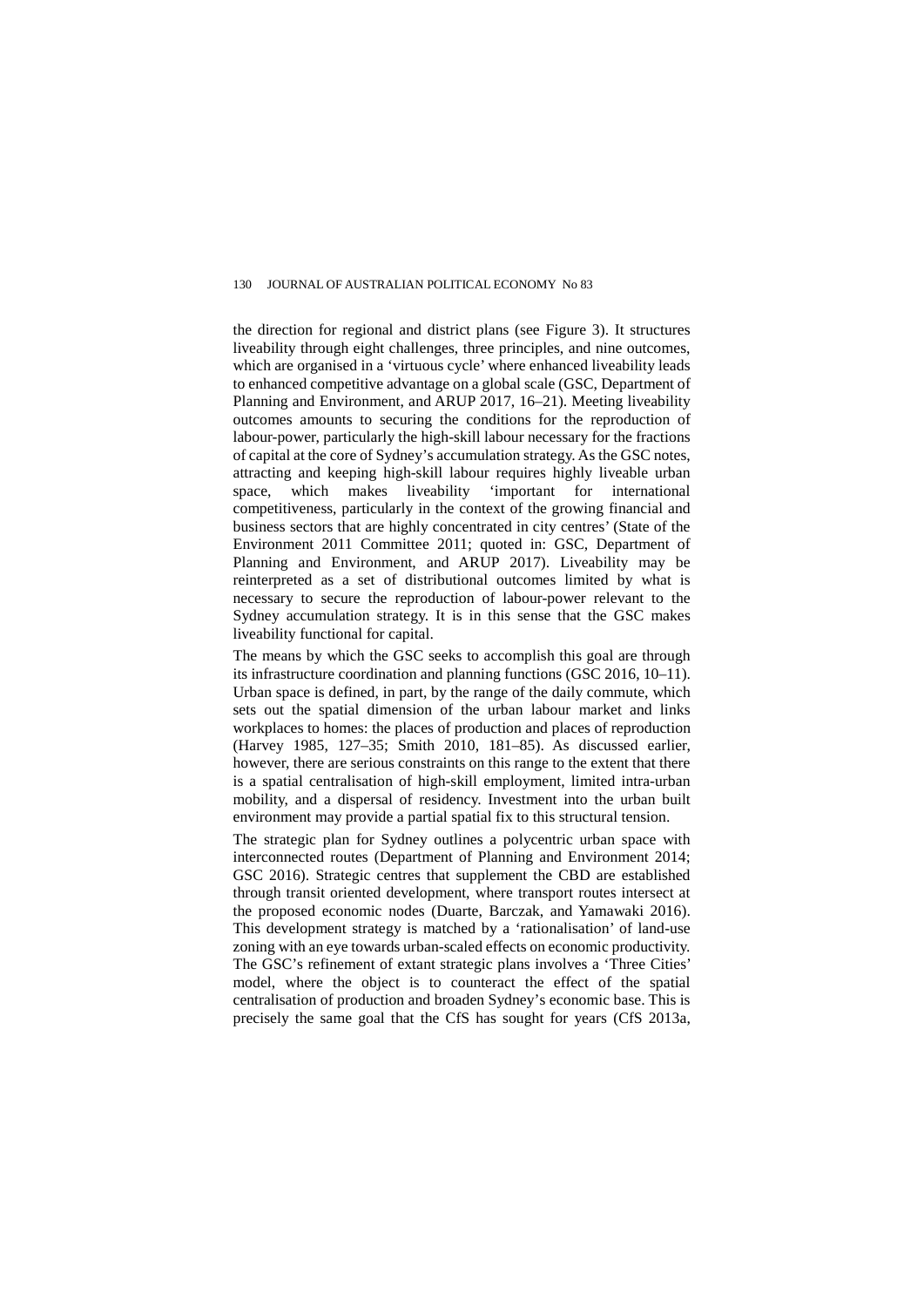2014a). The policy framework aims to incentivise private developers to buy land and build residential and commercial facilities in fresh spaces of Sydney. In other words, the means of implementing policy rest on producing the conditions necessary for the market to function.



### **Figure 3.1: Liveability Framework: An Integrated Approach**

*Source:* (GSC, Department of Planning and Environment, and ARUP 2017).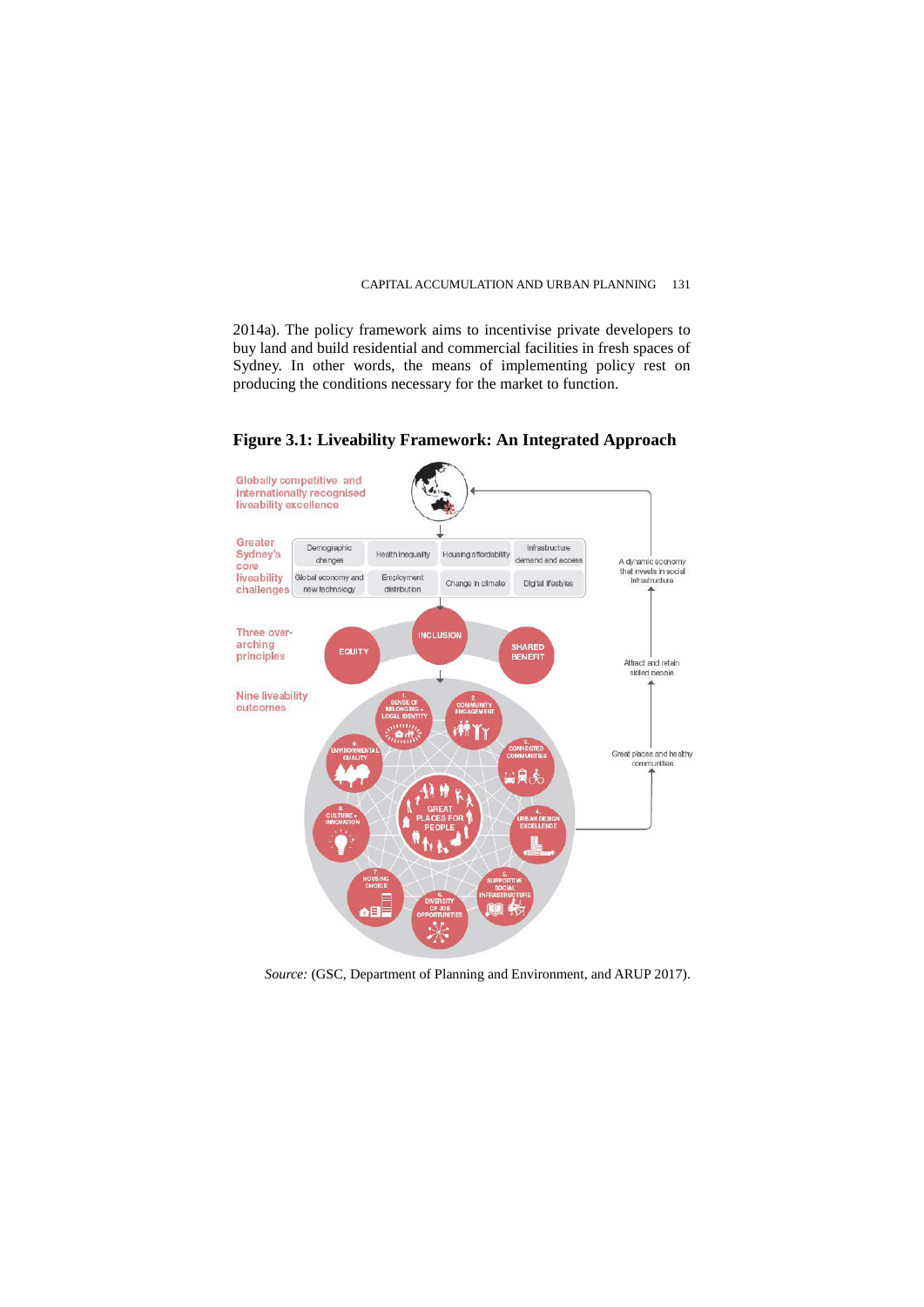As the urban space shifts to a polycentric model, we expect the urban topography of land values flattens since more places are closer to more centres (Smith 1996, 58–74; Stilwell 1992, 145–49). High land values moderate while low land values increase. Places previously unprofitable for redevelopment become profitable. Exceptionally high-yields might decline in frequency, but the overall mass of profit expands. A polycentric model is presumed possible only if the newly profitable land markets are 'liveable places,' since workers are assumed by the Liveability Framework to make residential and employment decisions based on more than commuting length (as per crude 'bid-rent'models). People care about how they live, not just where they live or how far they travel (GSC, Department of Planning and Environment, and ARUP 2017). Transit-oriented development is insufficient alone: investment in the built environment to secure at least some of the conditions for the reproduction of labour is necessary. But note that the workers involved in this process do not include all workers. The framing here is around the global economy; around attracting and retaining 'skilled people.' As the GSC puts it:

a focus on place is critical for the increasingly time-hungry 'knowledgeworkers' that companies are looking to attract, who are increasingly eager to live in highly liveable urban environments close to work and amenity. (GSC, Department of Planning and Environment, and ARUP 2017).

The structural bias towards capital – specifically towards the Sydney class alliance – is evident. Flattening the topography of land values alleviates pressure on the rental costs of firms while enabling a larger and potentially more stable mass of profit. The wage component of these firms may also decline, either through a stabilisation of housing costs on the part of these 'knowledge workers' or through a willingness to take a lower wage in 'highly liveable' Sydney rather than a higher wage in a less liveable place. By framing urban planning in this way, we can understand the decision of the GSC to overturn the Parramatta City Council decision to allow supertall towers around Parramatta Square. The GSC rejected the development on the basis that it would overshadow the square, create wind tunnels, and decrease the liveability of the working environment (Turnbull 2016a). The rejection was only possible through the scalar hierarchy of the Sydney planning regime. Moreover, the GSC's structural bias towards capital accumulation at the urban scale and across the middle-run inoculated it from interests that emphasised the short-run yields. A shorter-run temporal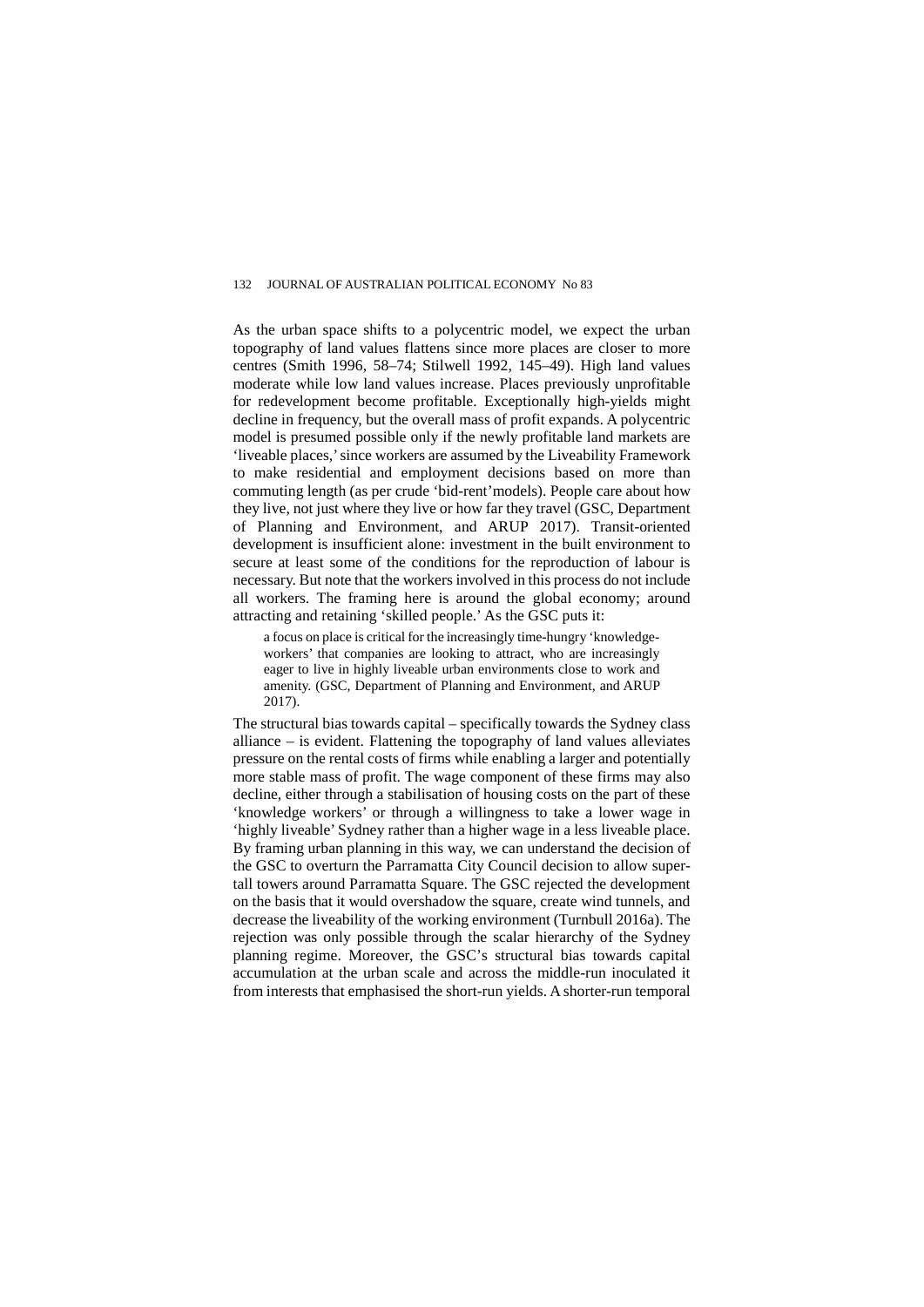horizon would have led to the GSC approving the 'windfall' profits of high-rise development, at the cost of a 'windswept' city square.

The accumulation strategy, at the end of the day, rests on reproducing a particular fraction of labour at as cheap a cost as possible. Liveability is made functional for capital to the extent necessary to consolidate the Sydney accumulation strategy. As Smith (1996, 89) argues, 'the so-called renaissance is advertised and sold as bringing benefits to everyone regardless of class, but available evidence suggests otherwise.' Whereas gentrification operates at the local scale, the embedding of liveability within the accumulation process is organised at the urban scale. The GSC identifies underutilised spaces where investment in the built environment will assist in reconfiguring the range of the urban labour market and urban space in general. But constructing 'liveable' spaces means prioritising the needs of capital.

#### *Making sustainability functional for capital*

The environment is the third major emphasis in the triad of productivity, liveability, and sustainability. GSC planning documents reflect the potential of environmental shocks and stresses to pose problems for urban space (GSC 2016; GSC and Total Environmental Centre 2016; GSC 2017b, 2017a). Mainstream environmental economics typically poses acute and chronic environmental hazards in terms of negative externalities (Moore 2015, 101). The manifestation of these problems is specific to Sydney, but the general phenomenon of environmental degradation is global. If such negative externalities impede market functioning within cities across the world, but Sydney can effectively incorporate them within its planning framework, then the competitive advantage of the Sydney economy is enhanced. This reconstitution of GSC's approach to ecological issues is supported by its own representations on the matter:

The completion of Barangaroo by Lend Lease as the first carbon neutral precinct of its type in the world presents a real opportunity for us to market our capacity in this area and use it as basis for a new centre of excellence of enterprises that build world's low carbon, high efficiency buildings [sic] (Turnbull 2016b).

The GSC's conception of sustainability also emphasises positive environmental externalities: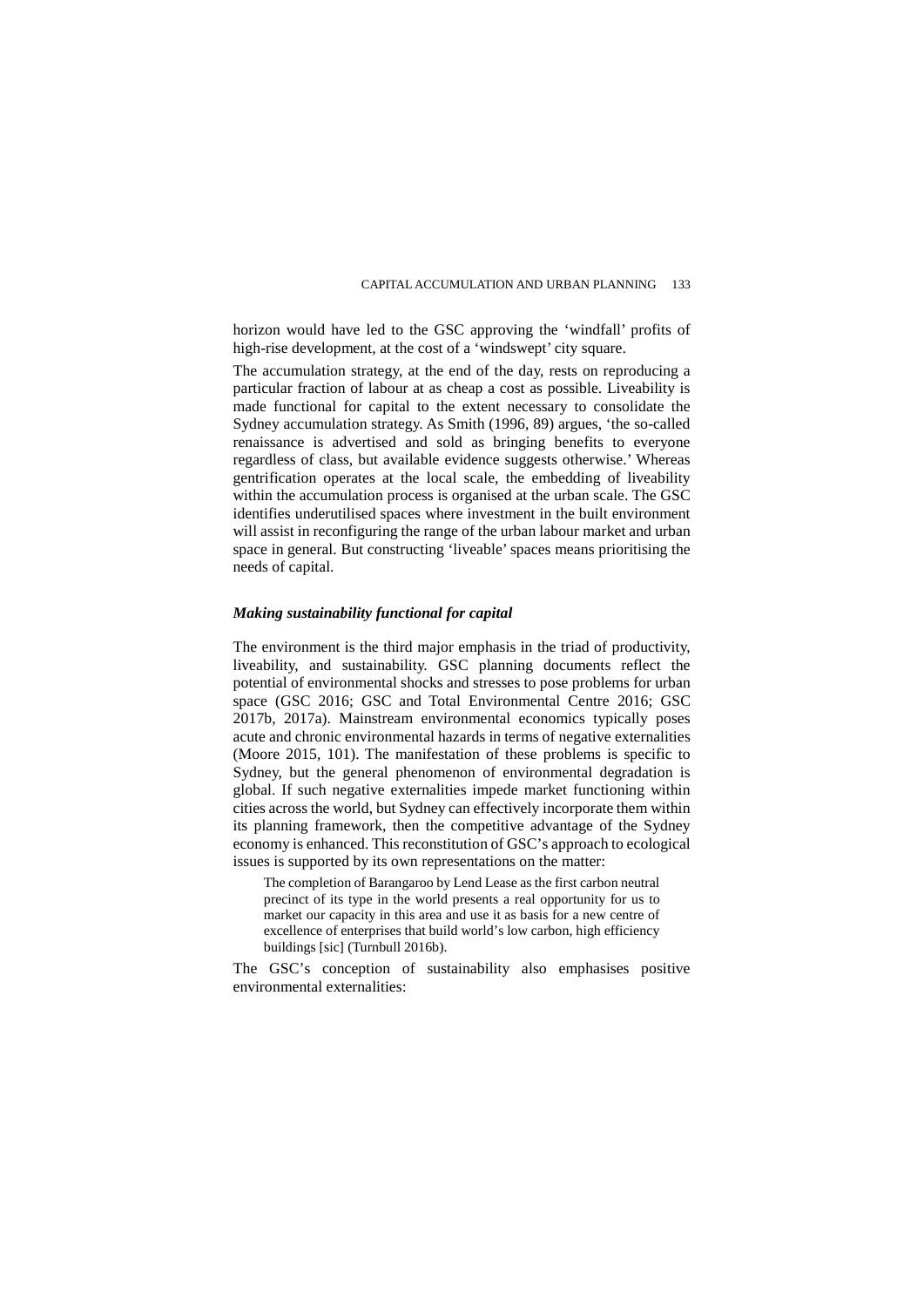Sustainable natural systems provide 'ecosystem services' to the city, by providing water, absorbing and converting waste, moderating the local climate and creating attractive places and recreational spaces (GSC 2016, 12).

Finally, sustainability includes an emphasis on reproducing urban space through urban resilience, which is:

the capacity of individuals, communities, institutions, businesses and systems within a city to survive, adapt and thrive no matter what kinds of chronic stresses and acute shock they experience (100 Resilient Cities Project, quoted in: GSC 2017b, 30).

If capitalist society and natural ecology are mutually embedded (Moore 2015, 1–8), then state policies for sustainability means reproducing the general conditions for production. As noted in a CfS paper, Sydney's urban resilience is interpreted through 'two connected themes: what is holding back Sydney's ability to remain competitive in a global marketplace; and the disparity that exists across Sydney as a metropolitan region' (Kernaghan and Williams 2015). The authors go on to argue that the GSC produces the necessary authority at the appropriate (urban) scale to develop sustainability policies that grapple with these themes.

The GSC's framework for sustainability, however, overwhelmingly emphasises incorporating ecological outcomes within economic calculations. If the environment is primarily a source of externalities, then state policy must be oriented towards minimising negative impacts on the economy. However, the GSC's temporal horizon for securing the conditions for accumulation and legitimation focusses on middle-run concerns and is not locked in to short-run profit motives to the exclusion of all other considerations. The techniques for assessing sustainability suggest precisely these emphases:

The Panel paid attention to expressing environmental parameters in terms of economic outcomes, as well as acknowledging it is not always possible to give them a quantified value. In other words environmental values can engage in an economic discourse that should be considered just as important as more conventional commercial numbers (GSC and Total Environmental Centre 2016, 9)

Unquantifiable parameters are in the minority: across 16 sustainability categories, there are 88 quantitative metrics versus 10 qualitative metrics (GSC and Total Environmental Centre 2016). These unquantifiable metrics typically refer to aesthetic values, community perceptions, and intangible sentiments, which are assessed through qualitative surveys. The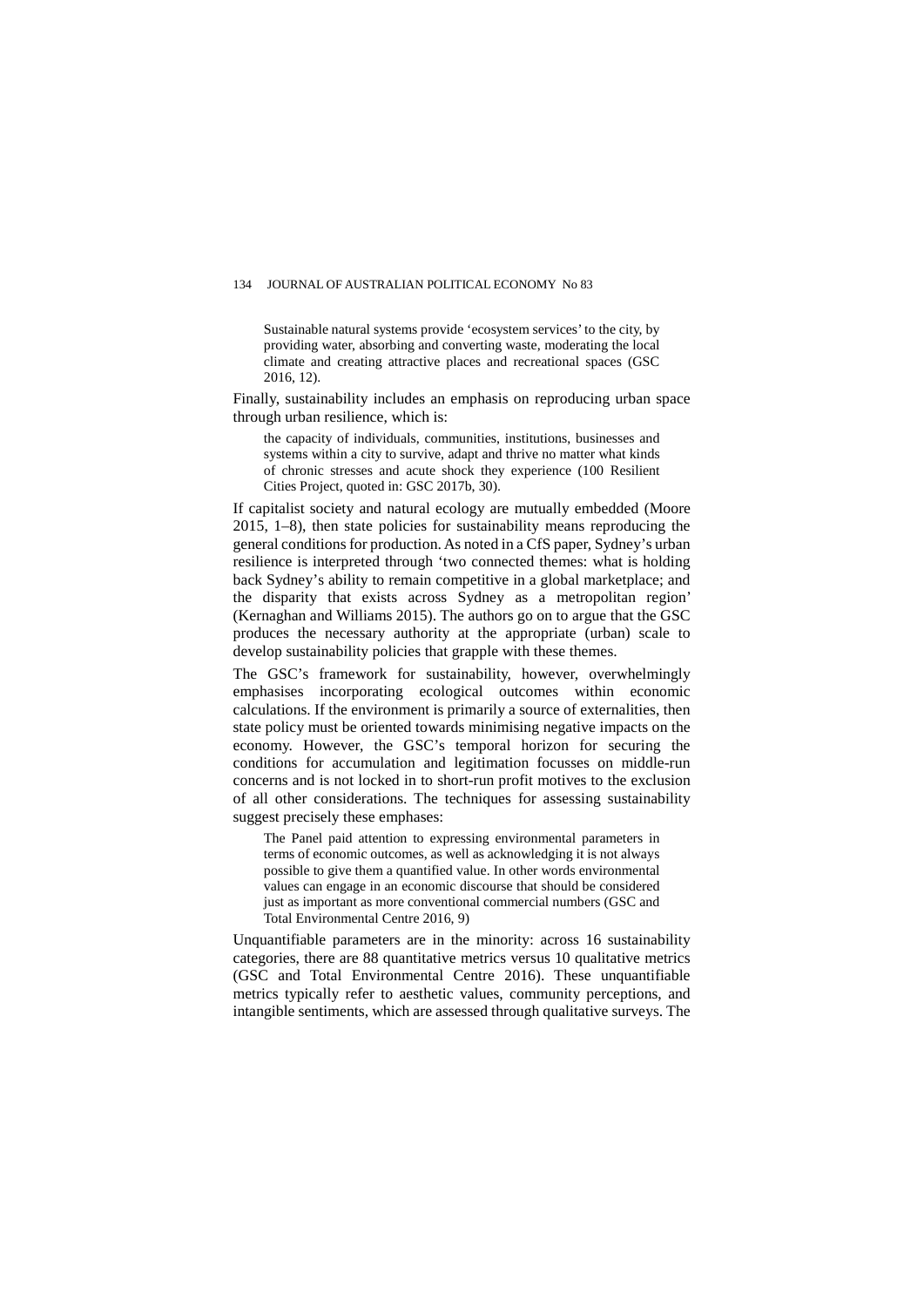quantification of nature emerges from the calculative impulse of the law of value, such that the accumulation process is strategically privileged in debates over ecological outcomes: 'state- and market-led simplifications [... entrain] a range of processes aimed at standardizing and geometrically encoding and mapping natures in the interests of capital accumulation' (Moore 2015, 216). These metrics provide a framework for assessing how 'sustainable' urban planning can be configured to enhance Sydney's competitive advantage—to stabilise the Sydney accumulation strategy.

### **Conclusion**

The article has outlined a critique of the Greater Sydney Commission. It counters left-wing optimism with regard to the GSC, other metropolitan planning authorities, and urban policy in general. Two arguments might be adduced for this optimism. The first sees increased state regulation as antithetical to corporate interests. Since the GSC is such an increase, it must be a net good. But increased regulation is neither intrinsically progressive nor conservative: what matters is what form it takes and how it is situated within wider social relations. Second, there is a tension within left-wing urban thinking between a technocratic and democratic tradition, described by Swyngedouw (2009) as a 'post-political condition' (those who fall on the technocratic side no doubt mightily dispute their opposite pole receiving the accolade of democratic). In the absence of significant urban social movements in Sydney, strategies for progressive policy in the urban context gravitate towards technocratic means, leveraging expert advice in pursuit of desirable outcomes. The possibility of such action may lead to the conclusion that the GSC is politically neutral, if nonetheless technocratic.

But this article has shown that the GSC is *not* neutral. Its formation resulted from a political intervention on Sydney's urban governance in order to secure the interests of an urban class alliance. There may be an illusion of political impartiality, but this conceals how the GSC is premised on its structural bias towards the interests of the Sydney class alliance. Indeed, the illusion is precisely what enables its power. Moreover, it is how progressives see the mirage of policy reform via technocratic means.

The entrenchment of institutional power and the de-democratisation of urban planning do not, however, mean that all is lost; game over, go home. There remains always the possibility for irruption, fracture, and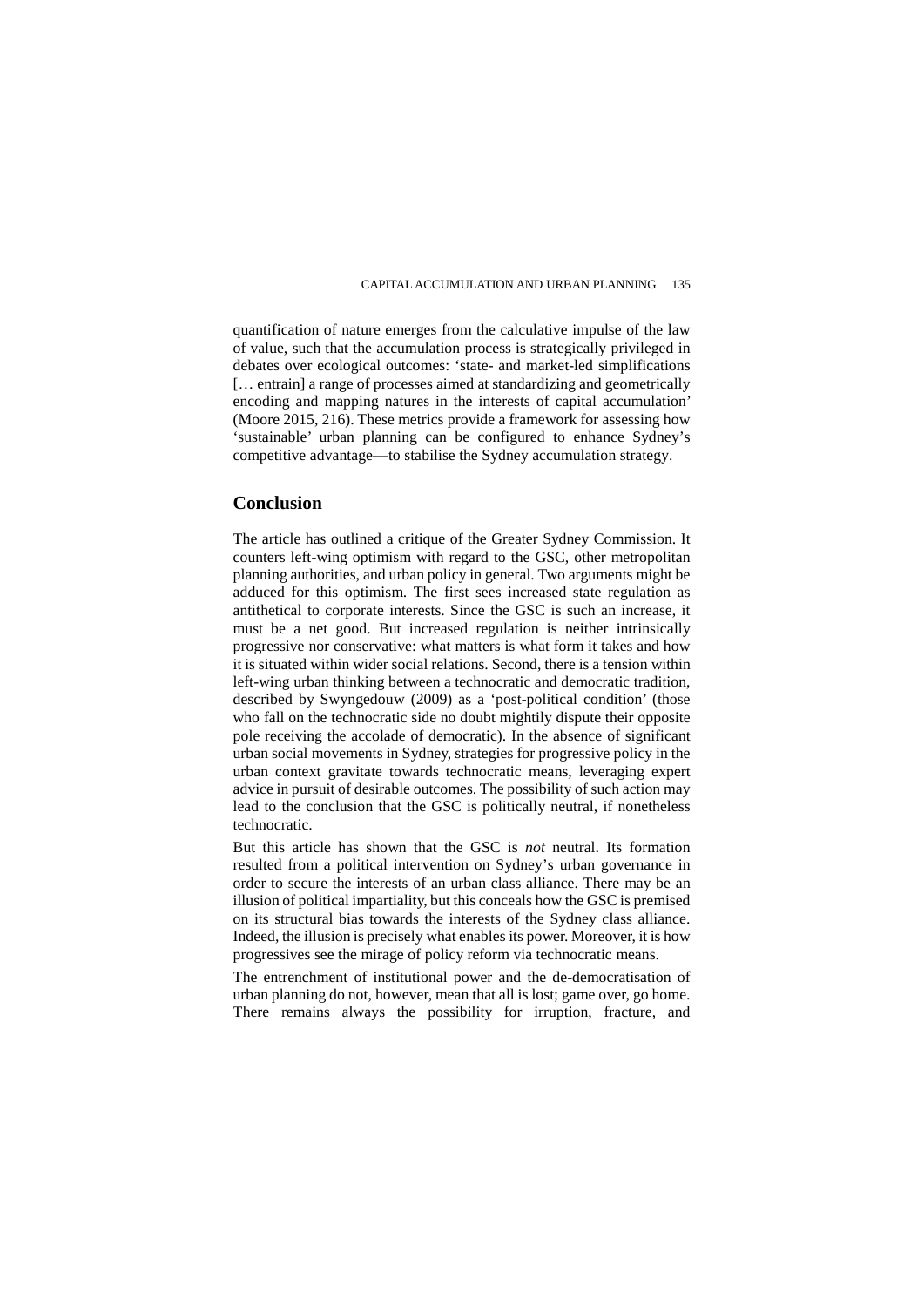discontinuities. The stabilisation of an accumulation strategy by an urban class alliance is never guaranteed. Their theories might be wrong or their application faulty. The GSC might have been incorrectly presumed to possess capacities that it never had or might face resurgent resistance that it cannot handle. But what should be clear is that the possibilities for progressive change rest in the potential of social movements – not in technocratic tinkering.

*Riki Scanlan is a PhD candidate in the Department of Political Economy, University of Sydney, and a winner of the 2017 JAPE Young Scholar's Award.* 

*[riki.scanlan@sydney.edu.au](mailto:riki.scanlan@sydney.edu.au)*

#### **References**

ABS, Australian Bureau of Statistics (2016a) 'Australian System of National Accounts.' cat. no. 5204.0.

———. 2016b. 'Australian System of National Accounts.' cat. no. 5220.0.

Aglietta, Michel (1979) *A Theory of Capitalist Regulation*. Translated by David Fernbach. London: NLB.

Baker, Tom, and Kristian Ruming (2015) 'Making 'Global Sydney': Spatial Imaginaries, Worlding and Strategic Plans.' *International Journal of Urban and Regional Research* 39  $(1): 62 - 78.$ 

Bishop, Michael (2014) 'New State Spaces and Contested Territories: A Critical Analysis of Joint Regional Planning Panels.' *Urban Policy and Research* 32 (2): 185–201.

Brenner, Neil (2004) *New State Spaces: Urban Governance and the Rescaling of Statehood*. Oxford: Oxford University Press.

Cahill, Damien (2014) *The End of Laissez Faire? On the Durability of Embedded Neoliberalism*. Cheltenham: Edward Elgar Publishing.

CfS (n.d.) 'What We Do.' Accessed May 12, 2019a. *https://www.sydney.org.au/what-wedo/.*

CfS, Committee for Sydney. 2013a. 'Sydney: Adding to the Dividend, Ending the Divide.' 1. Sydney Issues Paper. Sydney: Committee for Sydney.

——— (2013b) '#wethecity: Collaborating to Compete in the Digital Era.' Sydney: Committee for Sydney.

——— (2013c) 'City of Choice: Sydney as a Global Talent HUb.' 3. Sydney Issues Paper. Sydney: Committee for Sydney.

- (2014a) 'Sydney: Adding to the Dividend, Ending the Divide (2014 Update).' No. 4. Sydney Issues Paper.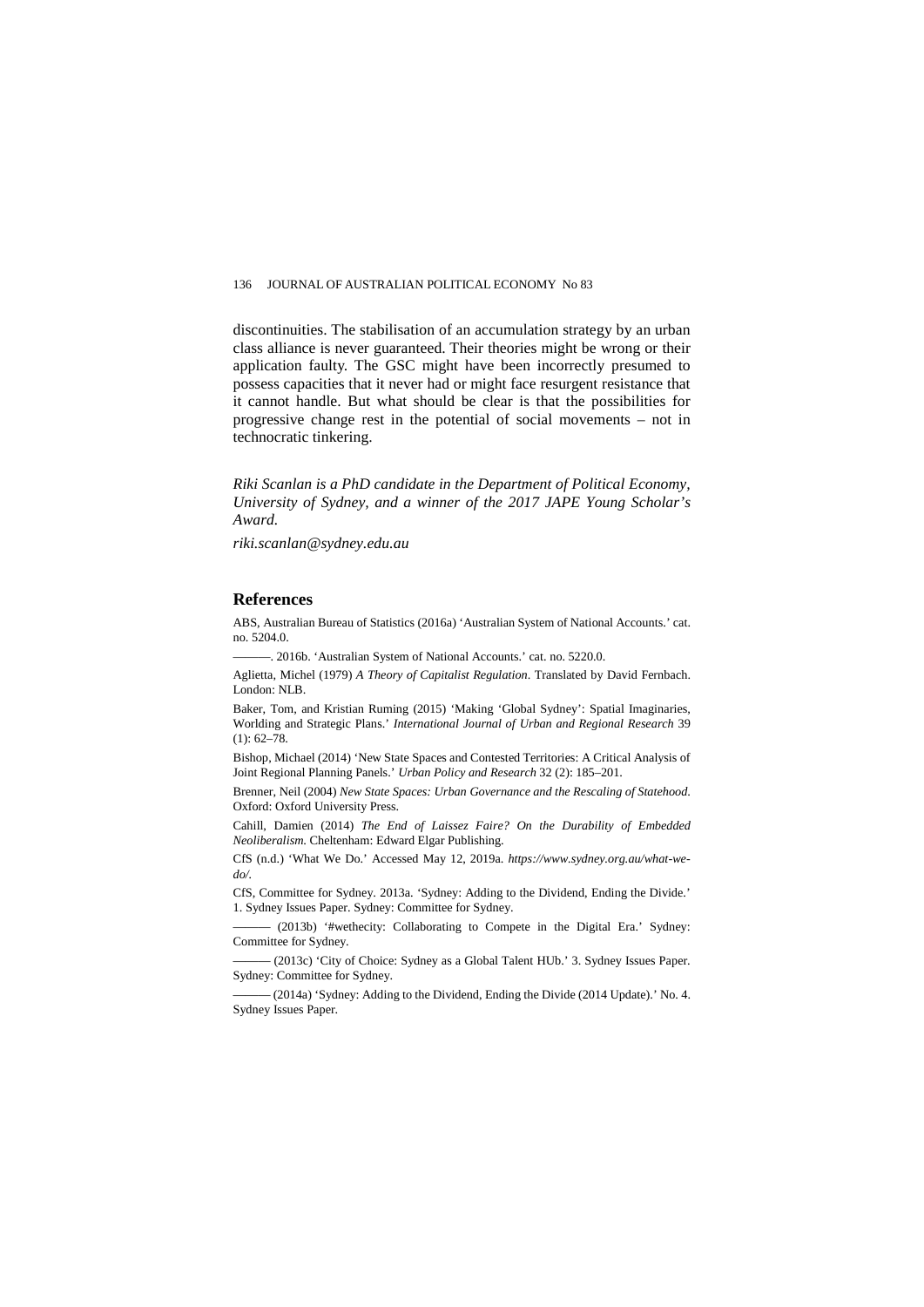(2014b) 'Unlocking the Potential: The Fintech Opportunity for Sydney.' Sydney: Committee for Sydney.

——— (2015) 'Are We There yet? Value Capture and the Future of Public Trasnport in Sydney.' 11. Sydney Issues Paper. Sydney: Committee for Sydney.

 $-$  (2016) 'Annual Report 2016.'

——— (n.d.) 'About Us.' *Committee for Sydney* (blog). Accessed September 19, 2017b. *http://www.sydney.org.au/who-we-are/about-us/.*

CfS, Committee for Sydney, and PricewaterhouseCoopers PwC (2015) 'Big City Analytics: Identifying Sydney's Economic, Employment, and Population Centres of Gravity.' Committee for Sydney.

Department of Planning and Environment (2014) 'A Plan for Growing Sydney.' NSW Government.

Duarte, Fábio, Rafael Barczak, and Yumi Yamawaki (2016) 'Urban Transportation and Major Sporting Events-What Is Left After the Games: An Analysis of Sydney and Cape Town.' *Theoretical and Empirical Researches in Urban Management; Bucharest* 11 (1): 41– 58.

Fagan, Bob (2002) 'Dealing with the New Prosperity: Implications for Work and Workers.' *Australian Geographer* 33 (3): 353–58.

Freestone, Robert, and Peter Murphy (1998) 'Metropolitan Restructuring and Suburban Employment Centers: Cross-Cultural Perspectives on the Australian Experience.' *American Planning Association. Journal of the American Planning Association; Chicago* 64 (3): 286– 97.

*Greater Sydney Commission Act 2015*

GSC, Greater Sydney Commission (2016) 'Towards Our Greater Sydney 2056.' Sydney: Greater Sydney Commission.

- (2017a) 'Directions for a Greater Sydney: 2017-2056.' Sydney: Greater Sydney Commission.

- (2017b) 'Greater Sydney Sustainability Profile.' Sydney: Greater Sydney Commission.

- (n.d.) 'Data Hub.' Greater Sydney Commission. Accessed October 7, 2017. *https://www.greater.sydney/data-hub.*

GSC, Greater Sydney Commission, Department of Planning and Environment, and ARUP (2017) 'Liveability Framework.'

GSC, Greater Sydney Commission, and Total Environmental Centre (2016) 'Environmental Panel Advisory Paper for the Greater Sydney Commission.'

Harvey, David (1985) *The Urbanization of Capital*. Baltimore: John Hopkins University Press.

Jessop, Bob (1990) *State Theory : Putting the Capitalist State in Its Place / Bob Jessop*. Cambridge, U.K: Polity Press.

——— (1991) 'Accumulation Strategies, State Forms and Hegemonic Projects.' In *The State Debate*, edited by Simon Clarke, 157–82. Capital and Class. London: Palgrave Macmillan UK. https://doi.org/10.1007/978-1-349-21464-8\_5.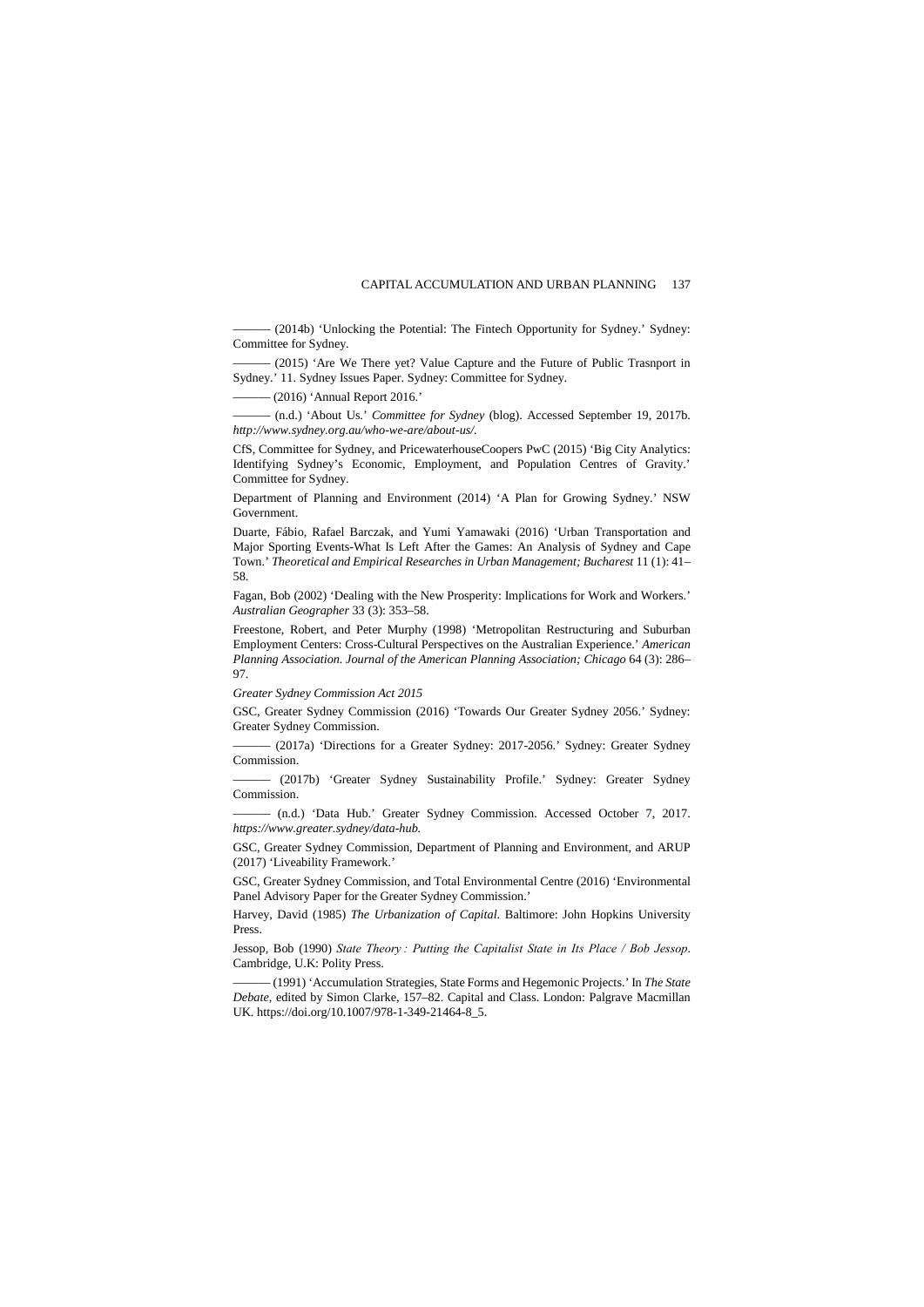- (1995) 'The Regulation Approach, Governance and Post-Fordism: Alternative Perspectives on Economic and Political Change?' *Economy and Society* 24 (3): 307–33.

- (1997) 'A Neo-Gramscian Approach to the Regulation of Urban Regimes.' In *Reconstructing Urban Regime Theory*, 51–73. London: Sage.

- (2003) 'Governance and Metagovernance: On Reflexivity, Requisite Variety, and Requisite Irony.' Department of Sociology, Lancaster University. December 5, 2003. *http://www.co mp.lan cs.a c.uk/so ciol ogy/pape rs/Jessop- Govern ance-and-Metag overnance.pdf.*

Kernaghan, Sam, and Tim Williams (2015) 'Does Metropolitan Governance Bring Us Closer to Resilient Cities?' *Committee for Sydney* (blog). October 9, 2015. *http://www.sydney.org.au/does-metropolitan-governance-bring-us-closer-to-resilientcities/.*

Lefebvre, Henri (1991) *The Production of Space*. Translated by Donald Nicholson-Smith. Oxford: Basil Blackwell.

Massey, Doreen (1995) *Spatial Divisions of Labour: Social Structures and the Geography of Production*. London: Macmillan Education UK.

McGuirk, Pauline M (2007) 'The Political Construction of the City-Region: Notes from Sydney.' *International Journal of Urban and Regional Research* 31 (1): 179–87.

McGuirk, Pauline M., and Phillip O'Neill (2002) 'Prosperity along Australia's Eastern Seaboard: Sydney and the Geopolitics of Urban and Economic Change.' *Australian Geographer* 33 (3): 241–61.

Moore, Jason W (2015) *Capitalism in the Web of Life*. Verso.

Obeng-Odoom, Franklin (2012) 'On the Origin, Meaning, and Evaluation of Urban Governance.' *Norsk Geografisk Tidsskrift - Norwegian Journal of Geography* 66 (4): 204– 12.

O'Connor, James (1973) *The Fiscal Crisis of the State*. New York: St Martin's Press.

PCA, Property Council of Australia. 2015. 'Creating a Greater Sydney Commission with Purpose.'

 $-$  (2016) 'Global Sydney.'

- (n.d.) 'How to Join.' Property Council of Australia. Accessed October 10, 2017. *https://www.propertycouncil.com.au/Web/Membership/Join/How\_to\_join/Web/Membership /Join/How\_to\_join.aspx?hkey=543584d0-0492-4cdb-b685-930cf134c845.*

PCA, Property Council of Australia, and Deloitte Access Economics (2016) 'A Federal Incentives Model for Housing Supply.' Property Council of Australia.

Peck, Jamie, and Adam Tickell (2002) 'Neoliberalizing Space.' *Antipode* 34 (3): 380–404.

Raskall, Phillip. 2002. 'Equity Issues in the 'New Prosperity' of the 1990s: The Case of Sydney.' *Australian Geographer* 33 (3): 281–99.

Sant, Morgan, and Susan Jackson (1991) 'Strategic Planning and Urban Restructuring: The Case of Pyrmont‐Ultimo.' *Australian Geographer* 22 (2): 136–46.

Searle, Glen, and Raymond Bunker (2010) 'New Century Australian Spatial Planning: Recentralization under Labor.' *Planning Practice & Research* 25 (4): 517–29.